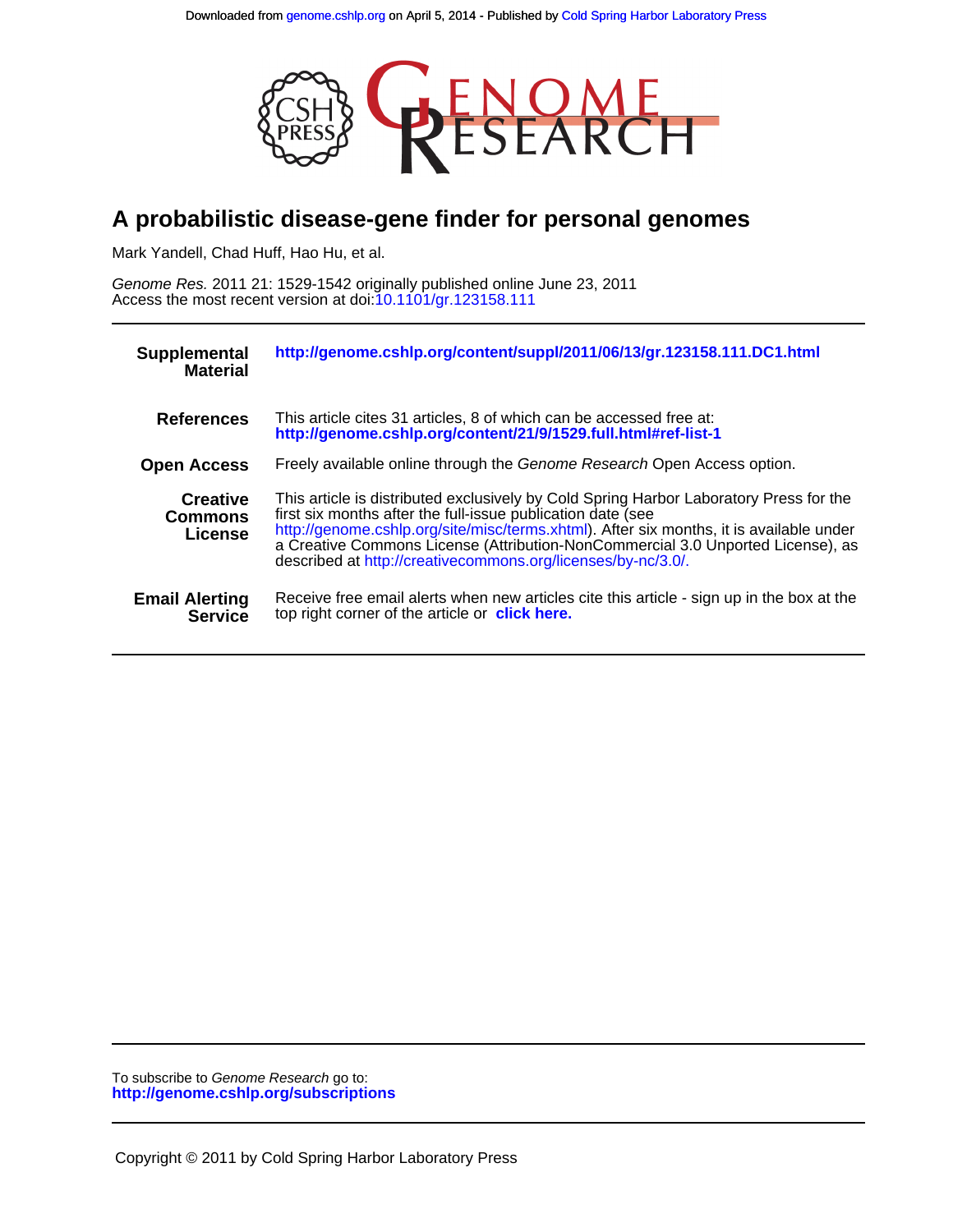## Resource

# A probabilistic disease-gene finder for personal genomes

Mark Yandell,<sup>1,3,4</sup> Chad Huff,<sup>1,3</sup> Hao Hu,<sup>1,3</sup> Marc Singleton,<sup>1</sup> Barry Moore,<sup>1</sup> Jinchuan Xing,<sup>1</sup> Lynn B. Jorde,<sup>1</sup> and Martin G. Reese<sup>2</sup>

<sup>1</sup> Department of Human Genetics, Eccles Institute of Human Genetics, University of Utah and School of Medicine, Salt Lake City, Utah 84112, USA; <sup>2</sup>Omicia, Inc., Emeryville, California 94608, USA

VAAST (the Variant Annotation, Analysis & Search Tool) is a probabilistic search tool for identifying damaged genes and their disease-causing variants in personal genome sequences. VAAST builds on existing amino acid substitution (AAS) and aggregative approaches to variant prioritization, combining elements of both into a single unified likelihood framework that allows users to identify damaged genes and deleterious variants with greater accuracy, and in an easy-touse fashion. VAAST can score both coding and noncoding variants, evaluating the cumulative impact of both types of variants simultaneously. VAAST can identify rare variants causing rare genetic diseases, and it can also use both rare and common variants to identify genes responsible for common diseases. VAAST thus has a much greater scope of use than any existing methodology. Here we demonstrate its ability to identify damaged genes using small cohorts ( $n = 3$ ) of unrelated individuals, wherein no two share the same deleterious variants, and for common, multigenic diseases using as few as 150 cases.

[Supplemental material is available for this article.]

The past three decades have witnessed major advances in technologies for identifying disease-causing genes. As genome-wide panels of polymorphic marker loci were developed, linkage analysis of human pedigrees identified the locations of many Mendelian disease-causing genes (Altshuler et al. 2008; Lausch et al. 2008). With the advent of SNP microarrays, the principle of linkage disequilibrium was used to identify hundreds of SNPs associated with susceptibility to common diseases (Wellcome Trust Case Control Consortium 2007; Manolio 2009). However, the causes of many genetic disorders remain unidentified because of a lack of multiplex families, and most of the heritability that underlies common, complex diseases remains unexplained (Manolio et al. 2009).

Recent developments in whole-genome sequencing technology should overcome these problems. Whole-genome (or exome) sequence data have indeed yielded some successes (Choi et al. 2009; Lupski et al. 2010; Ng et al. 2010; Roach et al. 2010), but these data present significant new analytic challenges as well. As the volume of genomic data grows, the goals of genome analysis itself are changing. Broadly speaking, discovery of sequence dissimilarity (in the form of sequence variants) rather than similarity has become the goal of most human genome analyses. In addition, the human genome is no longer a frontier; sequence variants must be evaluated in the context of preexisting gene annotations. This is not merely a matter of annotating nonsynonymous variants, nor is it a matter of predicting the severity of individual variants in isolation. Rather, the challenge is to determine their aggregative impact on a gene's function, a challenge unmet by existing tools for genome-wide association studies (GWAS) and linkage analysis.

Much work is currently being done in this area. Recently, several heuristic search tools have been published for personal

#### $3$ These authors contributed equally to this work. <sup>4</sup>Corresponding author.

E-mail [myandell@genetics.utah.edu](mailto:myandell@genetics.utah.edu).

Article published online before print. Article, supplemental material, and publication date are at http://www.genome.org/cgi/doi/10.1101/gr.123158.111.<br>Freely available online through the G*enome Research* Open Access option.

genome data (Pelak et al. 2010; Wang et al. 2010). Useful as these tools are, the need for users to specify search criteria places hard-toquantify limitations on their performance. More broadly, applicable probabilistic approaches are thus desirable. Indeed, the development of such methods is currently an active area of research. Several aggregative approaches such as CAST (Morgenthaler and Thilly 2007), CMC (Li and Leal 2008), WSS (Madsen and Browning 2009), and KBAC (Liu and Leal 2010) have recently been published, and all demonstrate greater statistical power than existing GWAS approaches. But as promising as these approaches are, to date they have remained largely theoretical. And understandably so: creating a tool that can use these methods on the very large and complex data sets associated with personal genome data is a separate software engineering challenge. Nevertheless, it is a significant one. To be truly practical, a disease-gene finder must be able to rapidly and simultaneously search hundreds of genomes and their annotations.

Also missing from published aggregative approaches is a general implementation that can make use of Amino Acid Substitution (AAS) data. The utility of AAS approaches for variant prioritization is well established (Ng and Henikoff 2006); combining AAS approaches with aggregative scoring methods thus seems a logical next step. This is the approach we have taken with the Variant Annotation, Analysis & Search Tool (VAAST), combining elements of AAS and aggregative approaches into a single, unified likelihood framework. The result is greater statistical power and accuracy compared to either method alone. It also significantly widens the scope of potential applications. As our results demonstrate, VAAST can assay the impact of rare variants to identify rare diseases, and it can use both common and rare variants to identify genes involved in common diseases. No other published tool or statistical methodology has all of these capabilities.

To be truly effective, a disease-gene finder also needs many other practical features. Since many disease-associated variants are located in noncoding regions (Hindorff et al. 2009), a disease-gene finder must be able to assess the cumulative impact of variants in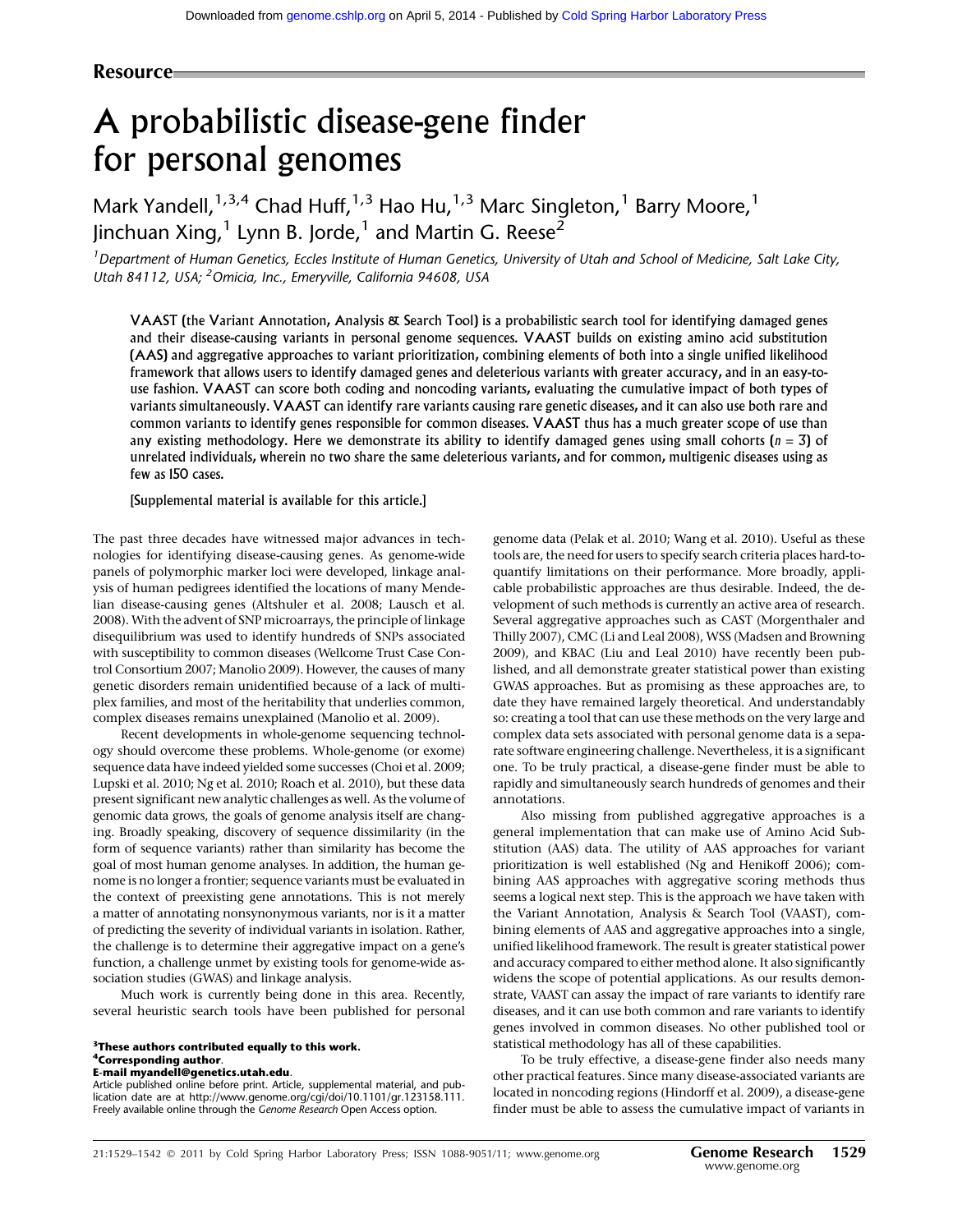both coding and noncoding regions of the genome. A disease-gene finder must also be capable of dealing with low-complexity and repetitive genome sequences. These regions complicate searches of personal genomes for damaged genes, as they can result in falsepositive predictions. The tool should also be capable of using pedigree and phased genome data, as these provide powerful additional sources of information. Finally, a disease-gene finder should have the same general utility that has made genomic search tools such as BLAST (Altschul et al. 1990; Korf et al. 2003), GENSCAN (Burge and Karlin 1997), and GENIE (Reese et al. 2000) so successful: It must be portable, easily trained, and easy to use; and, ideally, it should be an ab initio tool, requiring only very limited user-specified search criteria. Here we show that VAAST is such a tool.

We demonstrate VAAST's ability to identify both common and rare disease-causing variants using several recently published personal genome data sets, benchmarking its performance on more than 100 Mendelian conditions including congenital chloride diarrhea (Choi et al. 2009) and Miller syndrome (Ng et al. 2010; Roach et al. 2010). We also show that VAASTcan identify genes responsible for two common, complex diseases, Crohn disease (Lesage et al. 2002) and hypertriglyceridemia ( Johansen et al. 2010).

Collectively, our results demonstrate that VAAST provides a highly accurate, statistically robust means to rapidly search personal genome data for damaged genes and disease-causing variants in an easy-to-use fashion.

## Results

## VAAST scores

VAAST combines variant frequency data with AAS effect information on a feature-by-feature basis (Fig. 1) using the likelihood ratio  $(\lambda)$  shown in Equations 1 and 2 in Methods. Importantly, VAAST can make use of both coding and noncoding variants when doing so (see Methods). The numerator and denominator in Equation 1 give the composite likelihoods of the observed genotypes for each feature under a healthy and disease model, respectively. For the healthy model, variant frequencies are drawn from the combined control (background) and case (target) genomes ( $p_i$  in Eq. 1); for the disease model, variant frequencies are taken



Figure 1. VAAST uses a feature-based approach to prioritization. Variants along with frequency information, e.g., 0.5:A 0.5:T, are grouped into user-defined features (red boxes). These features can be genes, sliding windows, conserved sequence regions, etc. Variants within the bounds of a given feature (shown in red) are then scored to give a composite likelihood for the observed genotypes at that feature under a healthy and disease model by comparing variant frequencies in the cases (target) compared to control (background) genomes. Variants producing nonsynonymous amino acid changes are simultaneously scored under a healthy and disease model.

separately from the control genomes ( $p_i^U$  in Eq. 2) and the case genomes file ( $p_i^A$  in Eq. 1), respectively. Similarly, genome-wide Amino Acid Substitution (AAS) frequencies are derived using the control (background) genome sets for the healthy model; for the disease model, these are based either on the frequencies of different AAS observed for OMIM (Yandell et al. 2008) alleles or from the BLOSUM (Henikoff and Henikoff 1992) matrix, depending on user preference. Figure 2 shows the degree to which AAS frequencies among known disease-causing alleles in OMIM and AAS frequencies in healthy personal genomes differ from the BLOSUM model of amino acid substitution frequencies. As can be seen, the AAS frequency spectra of these data sets differ markedly from one another. The differences are most notable for stop codons, in part because stop gains and losses are never observed in the multiple protein alignments used by AAS methods and LOD-based scoring schemes such as BLOSUM (Henikoff and Henikoff 1992).

VAAST aggregately scores variants within genomic features. In principle, a feature is simply one or more user-defined regions of the genome. The analyses reported here use protein-coding human gene models as features. Each feature's significance level is the one-tailed probability of observing  $\lambda$ , which is estimated from a randomization test that permutes the case/control status of each individual. For the analyses reported below, the genome-wide statistical significance level (assuming 21,000 protein-coding human genes) is  $0.05/21,000 = 2.4 \times 10^{-6}$ .

## Comparison to AAS approaches

Our approach to determining a variant's impact on gene function allows VAAST to score a wider spectrum of variants than existing AAS methods (Lausch et al. 2008) (for more details, see Eq. 2. in Methods). SIFT (Kumar et al. 2009), for example, examines nonsynonymous changes in human proteins in the context of multiple alignments of homologous proteins from other organisms. Because not every human gene is conserved and because conserved genes often contain unconserved coding regions, an appreciable fraction of nonsynonymous variants cannot be scored by this approach. For example, for the genomes shown in Table 2,  $\sim$ 10% of nonsynonymous variants are not scored by SIFT due to a lack of conservation. VAAST, on the other hand, can score all nonsynonymous variants. VAAST can also score synonymous variants and variants in noncoding regions of genes, which typically account for the great majority of SNVs (single nucleotide variants) genome-wide. Because AAS approaches such as SIFT cannot score these variants, researchers typically either exclude them from the search entirely or else impose a threshold on the variants' frequencies as observed in dbSNP or in the 1000 Genomes Project data set (The 1000 Genomes Project Consortium 2010). VAAST takes a more rigorous, computationally tractable approach: The VAAST score assigned to a noncoding variant is not merely the reciprocal of the variant's frequency; rather, the noncoding variant's score is a log-likelihood ratio that incorporates an estimate of the severity of the substitution as well as the allele frequencies in the control and case genomes (for details, see Scoring Noncoding Variants section in Methods).

To illustrate the consequences of VAAST's novel approach to nonsynonymous variant scoring, we compared it to two widely used tools for variant prioritization, SIFT (Kumar et al. 2009) and ANNOVAR (Wang et al. 2010). Using a previously published data set of 1454 high-confidence known disease-causing and predisposing coding variants from OMIM (Yandell et al. 2008), we asked what fraction were identified as deleterious by each tool. SIFT correctly identified 69% of the disease-causing variants ( $P < 0.05$ ),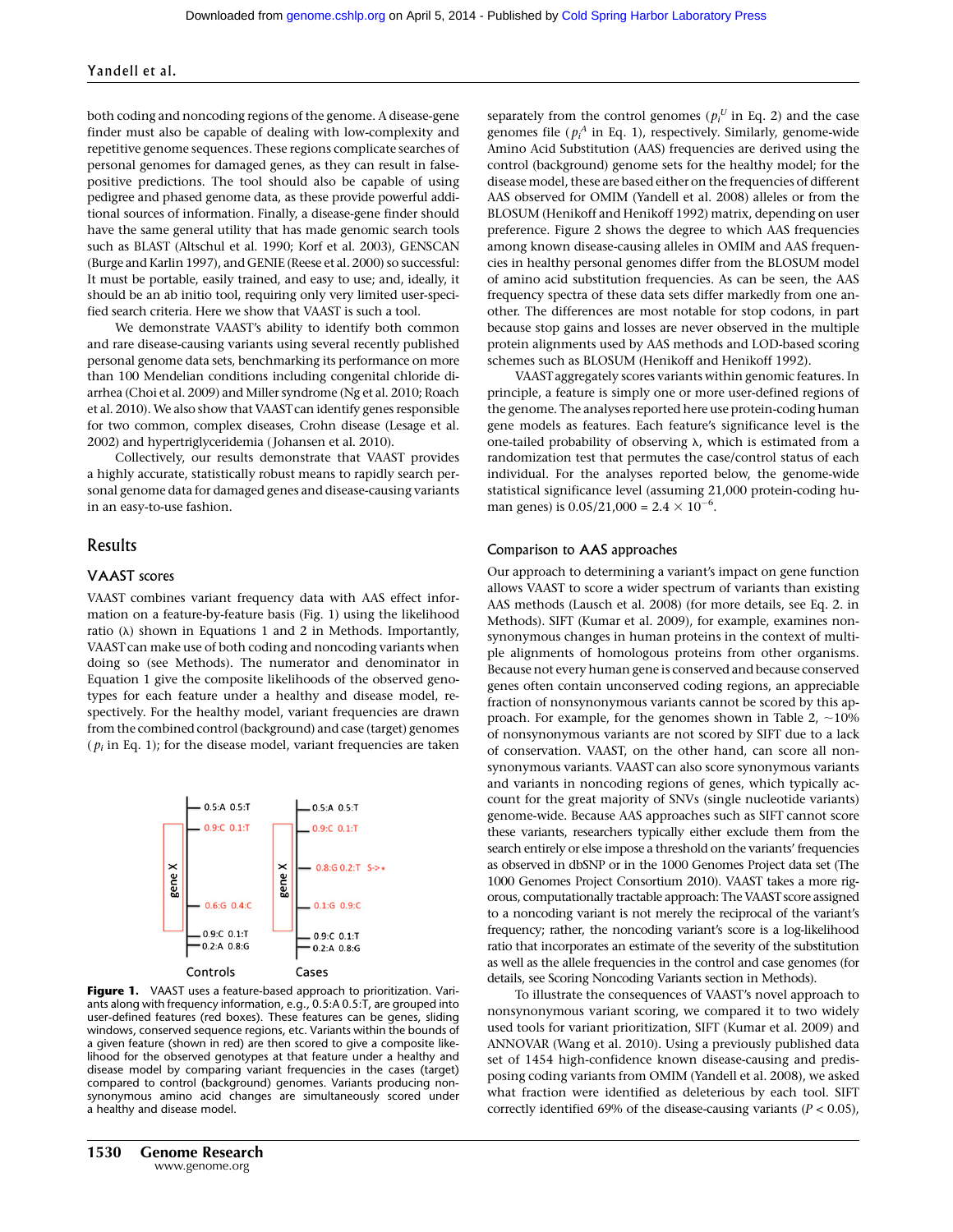

C. OMIM alleles versus Blosum 62

Figure 2. Observed amino acid substitution frequencies compared to BLOSUM62. Amino acid substitution frequencies observed in healthy and reported for OMIM disease alleles were converted to LOD-based scores for purposes of comparison to BLOSUM62. The BLOSUM62 scores are plotted on the y-axis throughout. (Red circles) stops; (blue circles) all other amino acid changes. The diameter of the circles is proportional to the number of changes with that score in BLOSUM62. (A) BLOSUM62 scoring compared to itself. Perfect correspondence would produce the diagonally arranged circles shown. (B) Frequencies of amino acid substitutions in 10 healthy genomes compared to BLOSUM62. (C) OMIM nonsynonymous variant frequencies compared to BLOSUM62.

ANNOVAR (Wang et al. 2010) identified 71%, and VAAST identified 98.0% (Table 1). We then carried out the same analysis using 1454 nonsynonymous variants, randomly drawn from five different European-American (CEU) genome sequences by the 1000 Genomes Project (The 1000 Genomes Project Consortium 2010). These variants are unlikely to be disease-causing given that the individuals are healthy adults. SIFT incorrectly identified 18% of the ''healthy'' variants as deleterious ( $P < 0.05$ ), ANNOVAR (Wang et al. 2010) identified 1%, and VAAST identified 8%. Under the assumption that there are 1454 true positives and an equal number of true negatives, these two analyses indicate that overall the accuracy [(Sensitivity + Specificity/2)] of SIFT was 75%, ANNOVAR 85%, and VAAST 95% (Table 1). Figure 5C below provides a comparison of the same three tools in the context of genome-wide disease-gene hunts.

We also used these data to investigate the relative contribution of AAS and variant frequency information to VAAST's allele prioritization accuracy. Running VAAST without using any AAS information, its accuracy decreased from 95% to 80%, demonstrating that the AAS information contributes significantly to VAAST's accuracy in identifying deleterious alleles.

#### Population stratification

The impact of population stratification on VAAST's false-positive rate is shown in Figure 3A (red line). In this test we used 30 European-American genomes as a background file and various mixtures of 30 European-American and Yoruban (African) genomes as targets. We then ran VAAST on these mixed data sets and observed the number of genes with VAAST scores that reached genome-wide significance, repeating the process after replacing one of the target or background genomes with a Yoruban genome from the 1000 Genomes data set (The 1000 Genomes Project Consortium 2010), until the target contained 30 Yoruban genomes and the background set contained 30 European-American genomes. The resulting curve shown in red in Figure 3A thus reports the impact of differences in population stratification in cases and controls on VAAST's false-positive prediction rate. With complete stratification (e.g., all genomes in the target are Yoruban and all background genomes are CEU), 1087 genes have LD-corrected genome-wide statistically significant scores (alpha =  $2.4 \times 10^{-6}$ ).

## Platform errors

We also investigated the impact of bias in sequencing platform and variant-calling procedures on false-positive rates, using a similar approach to the one we used to investigate population stratification effects. Here we varied the number of case genomes drawn from different sequencing platforms and alignment/variant-calling pipelines. We began with 30 background genomes drawn from the CEU subset of the 1000 Genomes Project (The 1000 Genomes Project Consortium 2010) initial release. All of the selected genomes were sequenced to  $\sim6\times$  and called using the 1000 Genomes Project variant-calling pipeline. The target file in this case consisted of 30 similar 1000 Genomes Project CEU genomes that were not included in the background file. This was the starting point for these analyses. We then ran VAAST and recorded the number of genes with LD-corrected genome-wide statistically significant scores (alpha =  $2.4 \times 10^{-6}$ ), repeating the process after substituting one of the target genomes with a non–1000 Genomes Project European-American (CEU) genome (Reese et al. 2000; Li et al. 2010). We repeated this process 30 times. These results are shown in Figure 3B (red line). Taken together, these results (Fig. 3) quantify the impact of population stratification and the cumulative effects of platform differences, coverage, and variant-calling procedures on false-positive rates and allow comparisons of the relative magnitude of platform-related biases to population stratification effects. With all background genomes from the subset of the 1000 Genomes Project data (The 1000 Genomes Project Consortium

Table 1. Variant prioritization accuracy comparisons

|                                        |                   | Percent judged deleterious |                  |  |  |  |
|----------------------------------------|-------------------|----------------------------|------------------|--|--|--|
|                                        | <b>SIFT</b>       | <b>ANNOVAR</b>             | VAAST            |  |  |  |
| <b>Diseased</b><br>Healthy<br>Accuracy | 69%<br>18%<br>75% | 71%<br>$1\%$<br>85%        | 98%<br>8%<br>95% |  |  |  |

SIFT, ANNOVAR, and VAAST were run on a collection of 1454 known disease-causing variants (Diseased) and 1454 presumably healthy variants randomly chosen from five different CEU genomes (Healthy). The top portion of the table reports the percentage of variants in both sets judged deleterious by the three tools. The bottom row reports the accuracy of each tool. The filtering criteria used in ANNOVAR excluded all variants present in the 1000 Genomes Project data and dbSNP130 as well as any variant residing in a segmentally duplicated region of the genome. For the ''Diseased'' category, the VAAST control data set contained 196 personal genomes drawn from the 1000 Genomes Project and 10Gen data sets and dbSNP130. For the ''Healthy'' category, the VAAST control data set contained 55 other European-American genomes drawn from the 1000 Genomes Project data set (to match the ethnicity of the 1454 CEU alleles).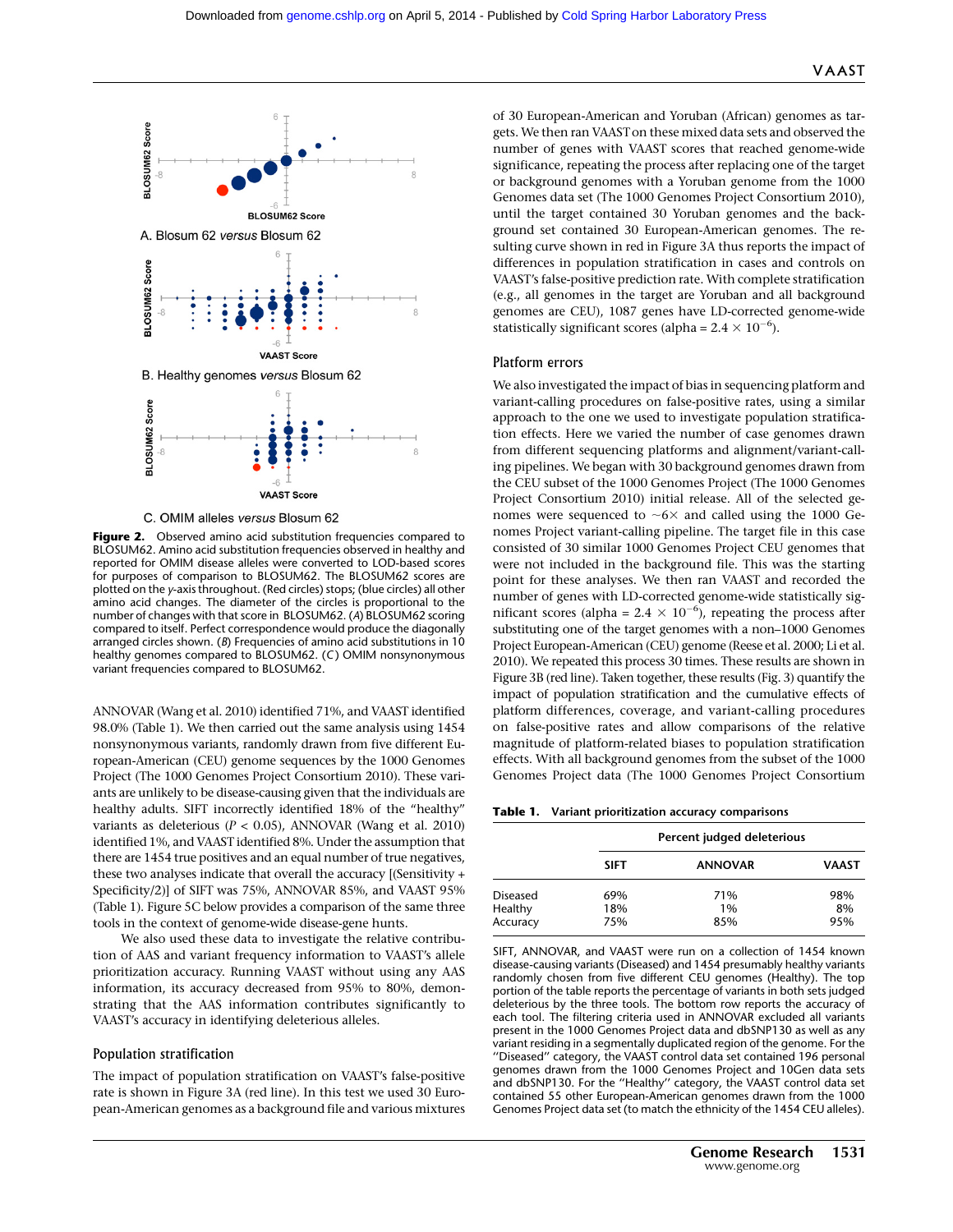

Figure 3. Impact of population stratification and platform bias. Numbers of false positives with and without masking. (A) Effect of population stratification. (B) Effect of heterogeneous platform and variant calling procedures. (Red line) Number of false positives without masking; (blue line) after masking. Note that although masking has little effect on population stratification, it has a much larger impact on platform bias. This is an important behavior: Population stratification introduces real, but confounding signals into disease gene searches; these signals are unaffected by masking  $(A)$ ; in contrast, VAAST's masking option removes false positives due to noise introduced by systematic errors in platform and variant calling procedures (B).

2010) described above and all target genomes from data sets other than the 1000 Genomes data set (Reese et al. 2000; Li et al. 2010), 107 genes have genome-wide LD-corrected statistically significant scores (alpha = 2.4  $\times$  10<sup>-6</sup>), compared to the 1087 observed in our population stratification experiments (alpha =  $2.4 \times 10^{-6}$ ).

## Variant masking

The limited number of personal genomes available today necessitates comparisons of genomes sequenced on different platforms, to different depths of coverage, and subjected to different variantcalling procedures. As shown in Figure 3B, these factors can be a major source of false positives in disease-gene searches. Based on an analysis of these data, we found variant-calling errors to be overrepresented in low-complexity and repetitive regions of the genome, which is not unexpected. We therefore developed a VAAST runtime option for masking variants within these regions of the genome. VAAST users specify a read length and paired or unpaired reads. VAAST then identifies all variants in non-unique regions of the genome meeting these criteria and excludes them from its calculations. The blue lines in Figure 3 plot the number of genes attaining LD-corrected genome-wide significance after masking. As can be seen, whereas masking has negligible impact on false positives due to population stratification, it has a much larger impact on sequencing platform and variant-calling bias. This is a desirable behavior. Population stratification introduces real, but confounding, signals into disease-gene searches, and these real signals are unaffected by masking (Fig. 3A). In contrast, masking eliminates many false positives due to noise introduced by systematic errors in sequencing platform and variant-calling procedures (Fig. 3B).

## Identification of genes and variants that cause rare diseases

## Miller syndrome

Our targets in these analyses were the exome sequences of two siblings affected with Miller syndrome (Ng et al. 2010; Roach et al. 2010). Previous work (Ng et al. 2010; Roach et al. 2010) has shown that the phenotypes of these individuals result from variants in two different genes. The affected siblings' craniofacial and limb malformations arise from compromised copies of DHODH, a gene involved in pyrimidine metabolism. Both affected siblings also suffer from primary ciliary dyskinesia as a result of mutations in another gene, DNAH5, that encodes a ciliary dynein motor protein. Both affected individuals are compound heterozygotes at both of these loci. Thus, this data set allows us to test VAAST's ability to identify disease-causing loci when more than one locus is involved and the mutations at each locus are not identical by position or descent.

#### Accuracy on the Miller syndrome data

We carried out a genome-wide search of 21,000 protein-coding genes using the two affected Miller syndrome exomes as targets and using two different healthygenome background files. The first back-

ground file consists of 65 European-American (CEU) genomes selected from the 1000 Genomes Project data (The 1000 Genomes Project Consortium 2010) and the 10Gen data set (Reese et al. 2010). The second, larger background file consists of 189 genomes selected from the same data sources, but, in distinction to the first, is ethnically heterogeneous and contains a mixture of sequencing platforms, allowing us to assay the impact of these factors on VAAST's performance in disease-gene searches. In these experiments, we ran VAAST using its recessive disease model option (for a description of VAAST disease models, see Methods), and with and without its variant-masking option. Depending on whether or not its variant-masking option was used, VAAST identified a maximum of 32, and a minimum of nine, candidate genes. Variant masking, on average, halved the number of candidates (Table 2). The best accuracy was obtained using the larger background file together with the masking option. DHODH ranked fourth and DNAH5 fifth among the 21,000 human genes searched. This result demonstrates that VAAST can identity both disease genes with great specificity using a cohort of only two related individuals, both compound heterozygotes for a rare recessive disease. Overall, accuracy was better using the second, larger background file, demonstrating that, for rare diseases, larger background data sets constructed from a diverse set of populations and sequencing platforms improve VAAST's accuracy, despite the stratification issues these data sets introduce.

We also took advantage of family quartet information (Ng et al. 2010; Roach et al. 2010) to demonstrate the utility of pedigree information for VAAST searches. When run with its pedigree and variant-masking options, only two genes are identified as candidates: DNAH5 is ranked first, and DHODH is ranked second, demonstrating that VAAST can achieve perfect accuracy using only a single family quartet of exomes (Fig. 4). Our previously published analysis (Roach et al. 2010) identified four candidate genes, and further, expert post hoc analyses were required to identify the two actual disease-causing genes. The results shown in Figure 4 thus demonstrate that VAAST can use pedigree data to improve its accuracy, even in the face of confounding signals due to relatedness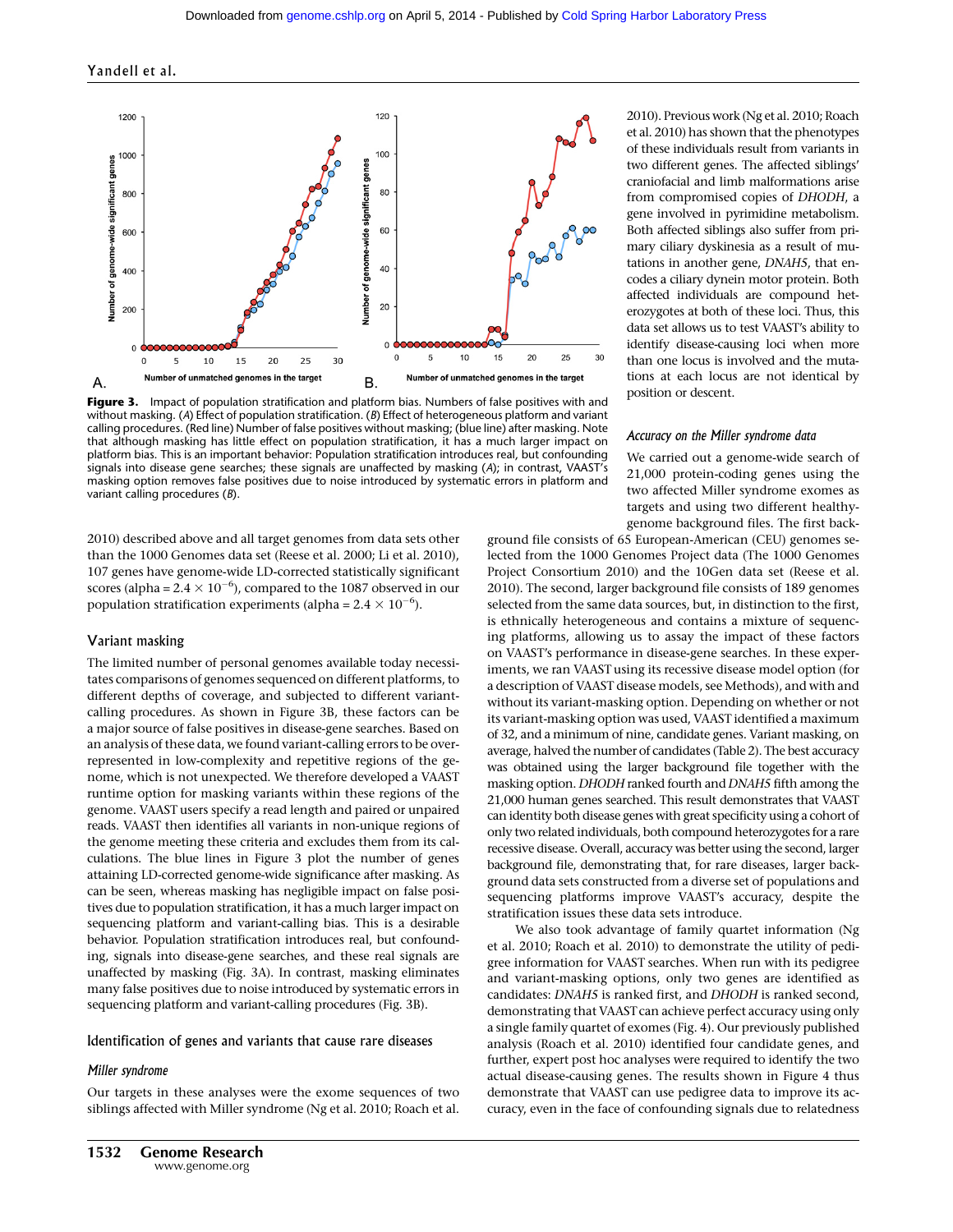## Table 2. Effect of background file size and stratification on accuracy

|                                 |                                  |      | <b>DHODH</b>                                   | <b>DNAH5</b> |                       |
|---------------------------------|----------------------------------|------|------------------------------------------------|--------------|-----------------------|
|                                 | Genome-wide<br>significant genes | Rank | P-value                                        | Rank         | P-value               |
| Caucasian only (65 genomes)     |                                  |      |                                                |              |                       |
| <b>UMSK</b>                     | 32                               | 25   | $7.92 \times 10^{-7}$ 32                       |              | $1.98\times10^{-6}$   |
| <b>MSK</b>                      | 17                               | 14   | $9.93 \times 10^{-7}$ 19 $5.79 \times 10^{-5}$ |              |                       |
| Mixed ethnicities (189 genomes) |                                  |      |                                                |              |                       |
| <b>UMSK</b>                     | 16                               | 9    | 6.78 $\times$ 10 <sup>-9</sup>                 | 5            | $2.00 \times 10^{-9}$ |
| MSK                             | 9                                |      | $7.60 \times 10^{-9}$                          | $\sqrt{2}$   | $1.18 \times 10^{-8}$ |

Results of searching the intersection of two Utah Miller Syndrome affected genomes against two different background files, with and without masking. (Caucasians only) 65 Caucasian genomes drawn from six different sequencing/alignment/variant calling platforms; (mixed ethnicities) 189 genomes (62 YRI, 65 CAUC, 62 ASIAN), from the 1000 Genomes Project and 10Gen data set; (UMSK) unmasked; (MSK): masked; (genome-wide significant genes) number of genes genome-wide attaining a significant non-LD corrected P-value; (rank) gene rank of DHODH and DNAH5 among all scored genes; (P-value) non-LD corrected P-value; genome-wide significant alpha is 2.4 $\times$ 10<sup>-6</sup>. Data were generated using a fully penetrant, monogenic recessive model. The causative allele incidence was set to 0.00035.

of target exomes, significant population stratification, and platform-specific noise.

## Impact of noncoding SNVs

We used these same data sets to investigate the impact of using both coding and noncoding variants in our searches. To do so, we extended our search to include all SNVs at synonymous codon positions and in conserved DNase hypersensitive sites and transcription factor-binding sites (for details, see Methods). Doing so added an additional 36,883 synonymous and regulatory variants to the 19,249 nonsynonymous changes we screened in the analyses reported above. Using only the two Utah siblings, 189 candidate genes are identified. DHODH is ranked 15th and DNAH5 is sixth among them. Repeating the analysis using family quartet information, 23 candidate genes are identified; DHODH is ranked fourth and DNAH5 is ranked first. Thus, increasing the search space to include almost 37,000 additional noncoding variants had little negative impact on accuracy.

## Impact of cohort size

We also used the Miller syndrome data to assess the ability of VAAST to identify disease-causing genes in very small case cohorts wherein no two individuals in the target data set are related or share the same disease-causing variants. We also wished to determine the extent to which the relatedness of the two siblings introduced spurious signals into the analyses reported in Table 2. We used information from additional Miller syndrome kindreds (Ng et al. 2010; Roach et al. 2010) to test this scenario. To do so, we used a publicly available set of Danish exome sequences (Li et al. 2010). We added two different disease-causing variants in DHODH reported in individuals with Miller syndrome (Ng et al. 2010; Roach et al. 2010) to six different Danish exomes to produce six unrelated Danish exomes, each carrying two different Miller syndrome causative alleles. The background file consisted of the same 189 genome equivalents of mixed ethnicities and sequencing platforms used in Table 2. We then used VAAST to carry out a genome-wide screen using these six exomes as targets. We first used one exome as a target, then the union of two exomes as a target, and so on, in order to investigate VAAST's performance in a series of case cohorts containing pools of one to six exomes. The results are shown in Table 3.

DHODH is the highest ranked of two candidates for a cohort of three unrelated individuals and the only candidate to achieve LD-corrected genome-wide statistical significance (Table 3). In this data set no two individuals share the same variants, nor are any homozygous for a variant. This data set thus demonstrates VAAST's ability to identify a disease-causing gene in situations in which the gene is enriched for rare variants, but no two individuals in the case data set share the same variant, and the cohort size is as small as three unrelated individuals. VAAST's probabilistic framework also makes it possible to assess the relative contribution of each variant to the overall VAAST score for that gene, allowing users to identify and prioritize for follow-up studies those variants predicted to have the greatest func-

tional impact on a gene. Table 4 shows these scored variants for the Miller syndrome alleles of all six affected individuals.

## Congenital Chloride Diarrhea (CCD) data set

We tested VAAST's ability to identify the genetic variant responsible for a rare recessive disease using the whole-exome sequence of a patient diagnosed with congenital chloride diarrhea (CCD) due to a homozygous D652N mutation in the SLC26A3 gene (Choi et al. 2009). In this analysis the background data set consisted of 189 European-American genomes (Table 5). Using the single affected exome as a target, SLC26A3 is ranked 21st genomewide. We also evaluated the impact of bias in platform and variantcalling procedures on this result. To do so, we added the CCD causative allele as a homozygote to an ethnically matched genome drawn from the 1000 Genomes data set (Table 5; The 1000 Genomes Project Consortium 2010), in the same manner that was used to generate the data in Table 3. Under the assumption that this rare recessive disease is due to variants at the same location in each affected genome (intersection by position), only a single pair of unrelated exomes is required to identify CCD with perfect specificity. Adding a third affected exome is sufficient to obtain LD-corrected genomewide statistical significance, even when the selection criteria are relaxed to include the possibility of different disease-causing alleles at different positions in different individuals (union of variants by position).

## Impact of recessive modeling on accuracy

We also investigated the impact of VAAST's recessive inheritance model on our rare disease analyses (Supplemental Tables 2, 3). In general, running VAAST with this option yielded improved specificity but had little impact on gene ranks. For a cohort of three unrelated Miller syndrome individuals, the recessive inheritance model had no impact on rank or specificity (Supplemental Table 2). For CCD, using a cohort of three unrelated individuals, SLC26A3 was ranked first in both cases, but the recessive model decreased the number of candidate genes from seven to two (Supplemental Table 3). These results demonstrate VAAST's ab initio capabilities: It is capable of identifying disease-causing alleles with great accuracy, even without making assumptions regarding mode of inheritance. Our large-scale performance analyses, described below, support and clarify these conclusions.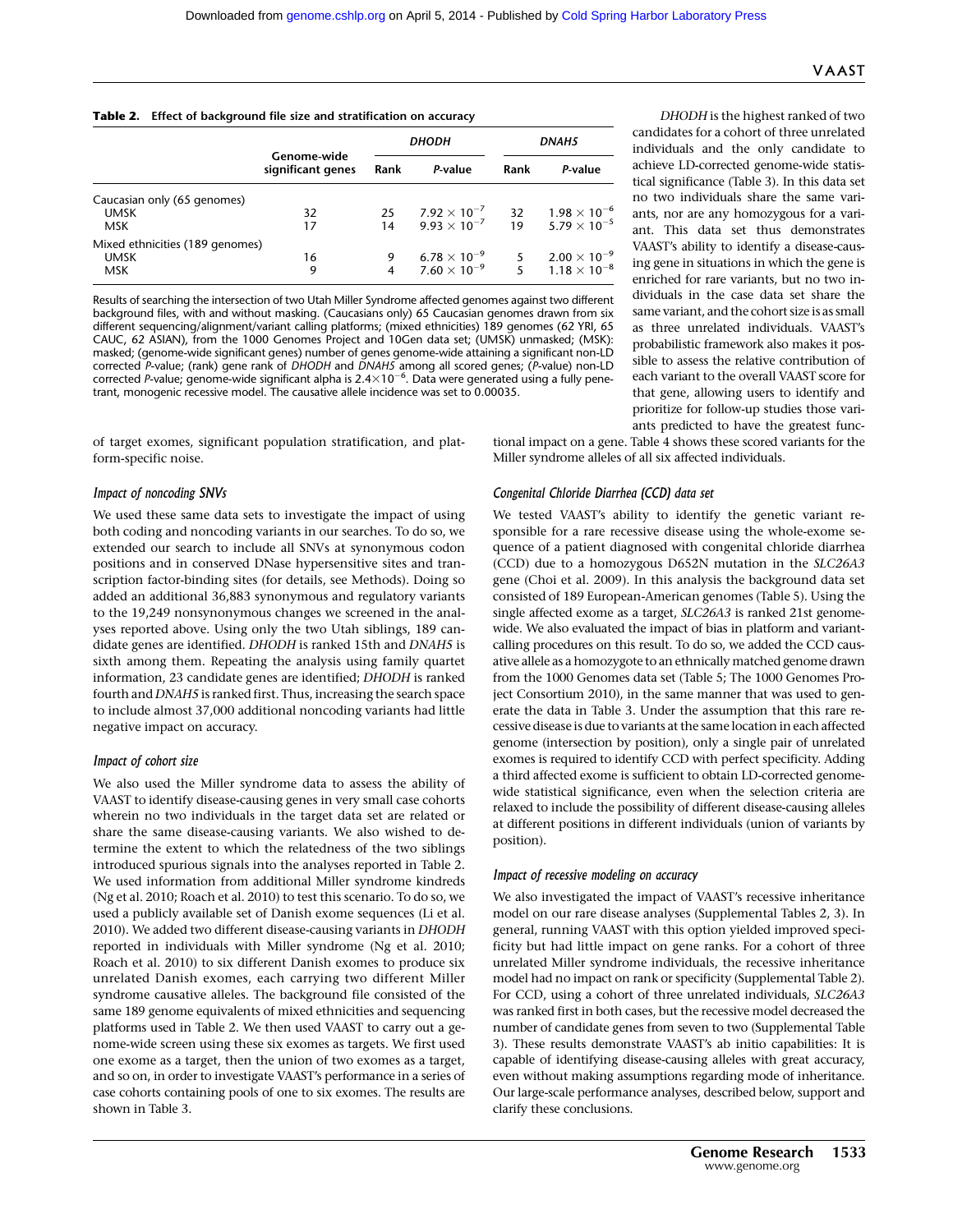

Figure 4. Genome-wide VAAST analysis of Utah Miller Syndrome Quartet. VAAST was run in its quartet mode, using the genomes of the two parents to improve specificity when scoring the two affected siblings. Gray bars along the center of each chromosome show the proportion of unique sequence along the chromosome arms, with white denoting completely unique sequence; black regions thus outline centromeric regions. Colored bars above and below the chromosomes (mostly green) represent each annotated gene; plus strand genes are shown above and minus strand genes below; their width is proportional to their length; height of bar is proportional to their VAAST score. Genes colored red are candidates identified by VAAST. Only two genes are identified in this case: DNAH5 and DHODH. Causative allele incidence was set to 0.00035, and amino acid substitution frequency was used along with variant-masking. This view was generated using the VAAST report viewer. This software tool allows the visualization of a genome-wide search in easily interpretable form, graphically displaying chromosomes, genes, and their VAAST scores. For comparison, the corresponding figure, without pedigree information, is provided as Supplemental Figure 1.

#### Benchmark on 100 different known disease genes

To gain a better understanding of VAAST's performance characteristics, we also evaluated its ability to identify 100 different known disease-causing genes in genome-wide searches. For these analyses, we first randomly selected (without replacement) a known disease-causing gene from OMIM for which there existed at least six different published nonsynonymous disease-causing alleles. See Supplemental File 2 for a complete listing of diseases, genes, and alleles. Next we randomly selected known diseasecausing alleles at the selected locus (without replacement) and inserted them at their reported positions within the gene into different whole-genome sequences drawn for the Complete Genomics Diversity Panel ([http://www.completegenomics.com/](http://www.completegenomics.com/sequence-data/download-data/)

[sequence-data/download-data/](http://www.completegenomics.com/sequence-data/download-data/)). We then ran VAAST under a variety of scenarios (e.g., dominant, recessive, and various case cohort sizes) and recorded the rank of the disease gene, repeating the analyses for 100 different known disease genes. We also compared the performance of VAAST to SIFT and ANNOVAR using these same data sets. (Details of the experimental design can be found in the Methods section.) The results of these analyses are shown in Figure 5. In this figure the height of each box is proportional to the mean rank of the disease-causing gene for the 100 trials, and the number shown above each box is the mean rank from among 17,293 RefSeq genes. The error bars delimit the spread of the ranks, with 95% of the runs encompassed within the bars.

Figure 5A summarizes VAAST's performance on this data set under both dominant and recessive disease scenarios. For these experiments, we assayed the average rank for three different cohort sizes: two, four, and six individuals for the dominant scenario, and one, two, and three individuals for the recessive analyses. For both scenarios, the mean and variance rapidly decrease as the cohort size increases. For the dominant scenario, using a case cohort of six unrelated individuals, each carrying a different disease-causing allele, VAAST ranked the disease-causing gene on average ninth out of 17,293 candidates with 95% of the runs having ranks between 5 and 40 in 100 different genomewide searches. For the recessive scenario, using a case cohort of three unrelated individuals each carrying two different disease-causing variants at different positions (all compound heterozygotes), VAAST ranked the disease-causing gene on average third out of 17,293 candidates, with 95% of the runs having ranks between 2 and 10. None of the individuals had any disease-causing alleles in common.

Figure 5B summarizes VAAST's performance when only a subset of the case

cohort contains a disease-causing allele, which could result from (1) no calls at the disease-causing allele during variant calling; (2) the presence of phenocopies in the case cohort; and (3) locus heterogeneity. As can be seen in Figure 5B, averages and variances decrease monotonically as increasing numbers of individuals in the case cohort bear disease-causing alleles in the gene of interest. Moreover, for dominant diseases, even when one-third of the cases lack disease-causing alleles in the selected OMIM disease gene, VAAST achieves an average rank of 61 with 95% of the runs having ranks between 5 and 446. For recessive diseases the average was 21, with 95% of the disease genes ranking between 7 and 136 out of 17,293 genes, genome-wide.

Figure 5C compares VAAST's accuracy to that of ANNOVAR and SIFT. For these analyses, we used the same data used to produce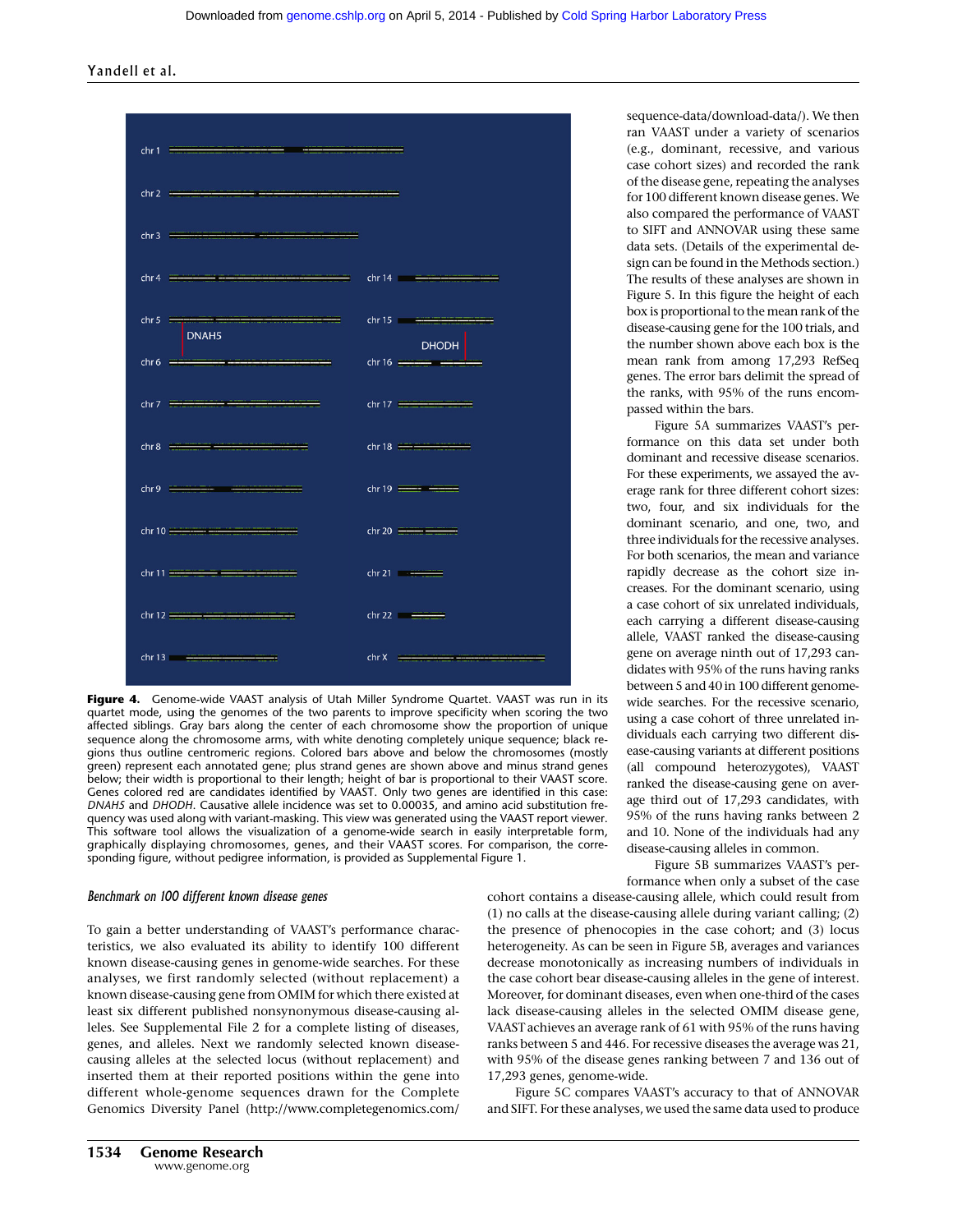Table 3. Impact of cohort size on VAAST's ability to identify a rare disease caused by compound heterozygous alleles

|                          | Genome-wide     |                      |                   |               | DHODH rank                                    |                        |  |  |
|--------------------------|-----------------|----------------------|-------------------|---------------|-----------------------------------------------|------------------------|--|--|
|                          |                 |                      | Significant genes |               |                                               | P-value                |  |  |
| Target genome(s)         | Genes<br>scored | Non-LD-<br>corrected | LD-<br>corrected  | Rank          | Non-LD-<br>corrected                          | LD-<br>corrected       |  |  |
| 1 Compound heterozygote  | 92              | 67                   | 0                 | 86            | $2.36 \times 10^{-4}$                         | $5.26 \times 10^{-3}$  |  |  |
| 2 Compound heterozygotes | 4               |                      |                   | $\mathfrak z$ | $2.81 \times 10^{-8}$                         | $5.51 \times 10^{-5}$  |  |  |
| 3 Compound heterozygotes | $\mathcal{P}$   |                      |                   |               | $2.61 \times 10^{-11}$                        | $8.61 \times 10^{-7}$  |  |  |
| 4 Compound heterozygotes |                 |                      |                   |               | $1.99 \times 10^{-15}$                        | $1.78 \times 10^{-8}$  |  |  |
| 5 Compound heterozygotes |                 |                      |                   |               | $6.95 \times 10^{-15}$                        | $4.60 \times 10^{-10}$ |  |  |
| 6 Compound heterozygotes |                 |                      |                   |               | $5.79 \times 10^{-17}$ 1.42 $\times 10^{-11}$ |                        |  |  |

The background file consisted of 189 genomes of mixed ethnicity from the 1000 Genomes Project combined with nine additional genomes of mixed ethnicity and sequencing platforms drawn from the 10Gen genome set (Reese et al. 2010). Causative alleles reported in the six individuals described in Ng et al. (2010) were added to unrelated exomes from re-sequenced individuals from Denmark reported in Li et al. (2010). Data were generated using a fully penetrant monogenic recessive model (see Supplemental Table 2). Causative allele incidence was set to 0.00035 (for details, see Supplemental Table 2), and amino acid substitution frequency was used along with masking of repeats. (Genes scored) Number of genes in the genome with variant distributions consistent with VAAST's fully penetrant monogenic recessive model and causative allele incidence threshold. Scoring was evaluated by permutation by gene and permutation by genome.

Figure 5A, running all three tools on a case cohort of six and three individuals for the dominant and recessive comparisons, respectively (for details, see Methods). In these analyses, all members of the case cohort contain disease-causing alleles. For ANNOVAR, we set the expected combined disease-allele frequency at <5% (see Methods) as this improved ANNOVAR's performance (data not shown), but for VAAST no prior assumptions were made regarding the disease-causing alleles' frequencies in the population. VAAST outperforms both SIFT and ANNOVAR—both as regards to mean ranks and variances. VAAST, for example, achieves a mean rank of 3

for recessive diseases using three compound heterozygous individuals as a case cohort. SIFT achieves an average rank of 2317, and ANNOVAR an average rank of 529. There is also much less variance in the VAAST ranks than in those of the other tools. For example, in the recessive scenario, using three compound heterozygous individuals as a case cohort, in 95% of the VAAST runs the rank of the disease-causing gene was between ranks 2 and 10. By comparison, ANNOVAR's ranks varied between 67 and 8762 on the same data sets, and SIFT's varied between 66 and 9107. See Supplemental Figures 2 and 3 for the complete distributions. We also investigated the possibility that taking the intersection of ANNOVAR and SIFT calls might improve accuracy compared to either of these tools alone. It did not; see Supplemental Figure 4. Closer inspection of these data revealed the reasons for the high variances characteristic of SIFT and ANNOVAR. In SIFT's case, the variance is due to failure to identify one or more of the disease-causing alleles as deleterious, a finding consistent with our accuracy analysis presented in Table 1. This, coupled with its inability to make use of variant frequencies, means that SIFT also identifies many very frequent alleles genome-wide as deleterious, increasing the rank of the actual disease-causing gene. ANNOVAR's performance, because it can filter candidate variants based on their allele frequencies, is thus better than SIFT's (average rank of 529 vs. 2317). However, its variance from search to search remains high compared to VAAST, as the OMIM alleles in the analysis are distributed across a range of frequencies, and unlike VAAST, ANNOVAR is unable to leverage this information for greater accuracy.

## Identification of genes and variants causing common multigenic diseases

## Power analyses

Our goal in these analyses was twofold: first, to benchmark the statistical power of VAAST compared to the standard single

nucleotide variation (SNV) GWAS approach; and second, to determine the relative contributions of variant frequencies and amino acid substitution frequencies to VAAST's statistical power. We also compared the statistical power of VAAST's default scoring algorithm to that of WSS (Madsen and Browning 2009), one of the most accurate aggregative methods to date for identifying common disease genes using rare variants. Figure 6A shows the results for the NOD2 gene, implicated in Crohn's disease (CD) (Lesage et al. 2002). This data set contains both rare (minor allele frequency [MAF] <5%) and common variants. Figure 6B shows the same power analysis

|  |  | Table 4. Relative impacts of observed variants in DHODH |  |
|--|--|---------------------------------------------------------|--|
|--|--|---------------------------------------------------------|--|

| <b>Sequence Information</b> |                       |         |                                     | <b>VAAST Scoring</b> | <b>SIFT Scoring</b> |                          |  |
|-----------------------------|-----------------------|---------|-------------------------------------|----------------------|---------------------|--------------------------|--|
| <b>Genomic Position</b>     | Reference<br>Sequence | Variant | Amino Acid<br>Genotype Substitution | Score                | Impact<br>Score     |                          |  |
| chr16:70599943              | T                     | C.T     | Promoter                            | 0.00                 | N/A                 | <b>UNABLE TO SCORE</b>   |  |
| chr16:70600183              | A                     | C, C    | $K->Q$                              | 0.00                 | 0.19                | TOLERATED (rs3213422:C)] |  |
| chr16:70603484              | G                     | G,A     | $G->E$                              | 4.87                 | 0.05                | <b>DAMAGING (novel)</b>  |  |
| chr16:70606041              | C                     | C, T    | $R->C$                              | 6.21                 | 0.00                | <b>DAMAGING (novel)</b>  |  |
| chr16:70608443              | G                     | G,A     | $G->R$                              | 19.08                | 0.00                | <b>DAMAGING (novel)</b>  |  |
| chr16:70612601              | C                     | C, T    | $R->C$                              | 6.21                 | 0.00                | <b>DAMAGING (novel)</b>  |  |
| chr16:70612611              | G                     | G,C     | $G \rightarrow A$                   | 25.17                | 0.16                | <b>TOLERATED (novel)</b> |  |
| chr16:70612617              | т                     | T,C     | $L->P$                              | 5.19                 | 0.02                | <b>DAMAGING (novel)</b>  |  |
| chr16:70613786              | C                     | C, T    | R > W                               | 6.66                 | 0.02                | <b>DAMAGING (novel)</b>  |  |
| chr16:70614596              | C                     | C, T    | $T->$                               | 3.52                 | 0.00                | <b>DAMAGING (novel)</b>  |  |
| chr16:70614936              | C                     | C, T    | R > W                               | 13.27                | 0.00                | <b>DAMAGING (novel)</b>  |  |
| chr16:70615586              | A                     | A,G     | $D->G$                              | 5.16                 | 0.06                | <b>TOLERATED (novel)</b> |  |

The ''score contribution'' column shows the magnitude of impact of each observed variant in DHODH to its final score. (Red) Most severe; (green) least severe. For comparison, SIFT values are also shown. Note that SIFT judges two of the known disease-causing alleles as tolerated and is unable to score the noncoding SNV. The target file contains six unrelated individuals with the compound heterozygous variants described in Table 3. The background file consisted of 189 genomes of mixed ethnicity from the 1000 Genomes Project combined with nine additional genomes of mixed ethnicity and sequencing platforms drawn from the 10Gen set (Reese et al. 2010). Data were generated using VAAST's fully penetrant monogenic recessive model and masking. Causative allele incidence was set to 0.00035.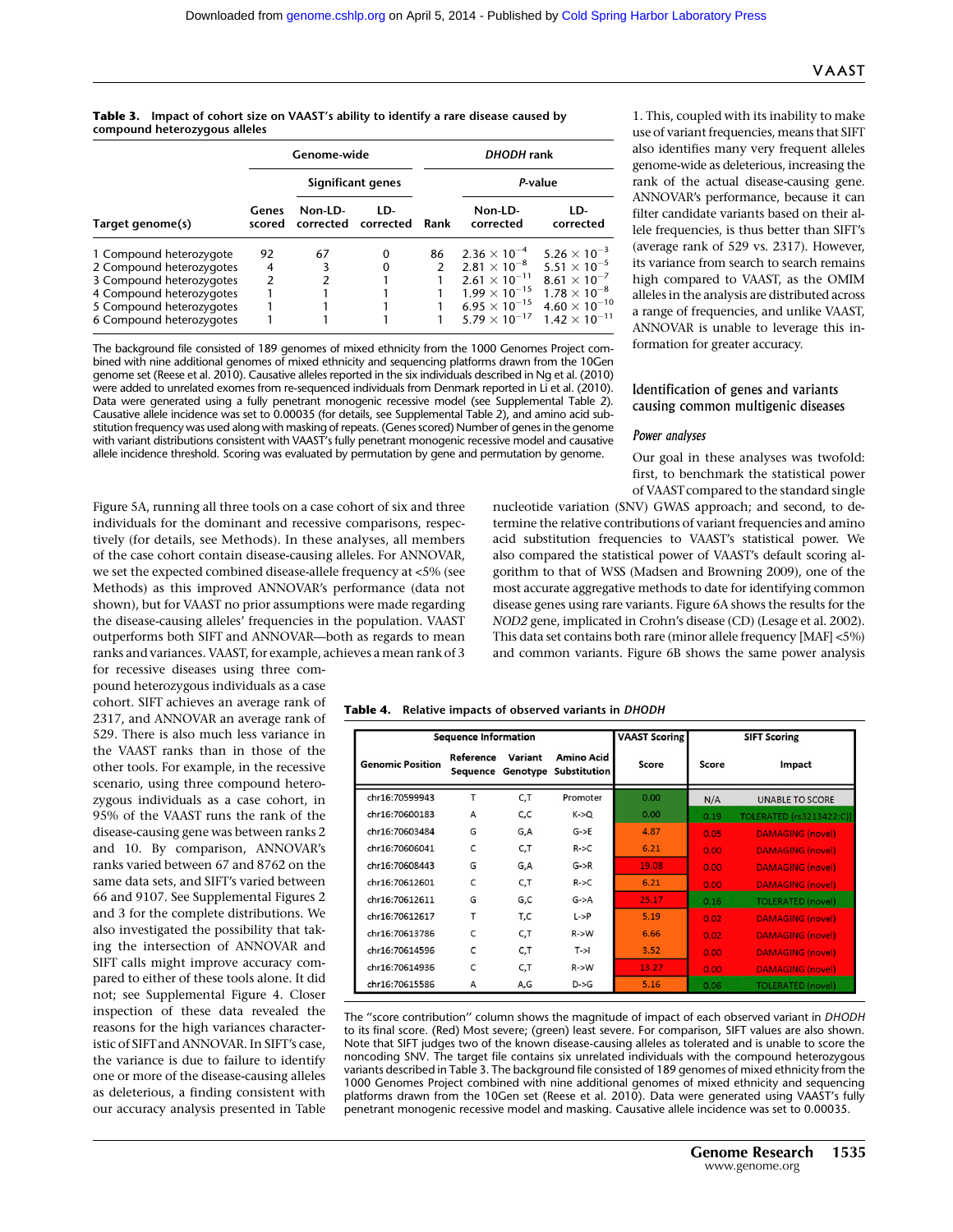|  |  | <b>Table 5.</b> Impact of cohort size on VAAST's ability to identify a rare recessive disease |
|--|--|-----------------------------------------------------------------------------------------------|
|--|--|-----------------------------------------------------------------------------------------------|

|                            | Genome-wide     |                   |                                 | SLC26A3 |                                                      |                  |
|----------------------------|-----------------|-------------------|---------------------------------|---------|------------------------------------------------------|------------------|
|                            |                 | Significant genes |                                 |         | P-value                                              |                  |
| Target genome(s)           | Genes<br>scored | Non-LD-           | LD-<br>corrected corrected Rank |         | Non-LD-<br>corrected                                 | LD-<br>corrected |
| 1 Homozygote               | 127             | 69                | $\Omega$                        | 21      | $1.22 \times 10^{-5}$ 5.26 $\times$ 10 <sup>-3</sup> |                  |
| Union 2 homozygotes        |                 |                   | $\Omega$                        |         | $4.74 \times 10^{-10}$ 5.51 $\times 10^{-5}$         |                  |
| Intersection 2 homozygotes | 3               | 3                 | $\Omega$                        |         | $7.47 \times 10^{-10}$ 5.51 $\times 10^{-5}$         |                  |
| Union 3 homozygotes        | 2               | 2                 | 2                               |         | $2.83 \times 10^{-13}$ 8.61 $\times 10^{-7}$         |                  |
| Intersection 3 homozygotes |                 |                   |                                 |         | $1.29 \times 10^{-13}$ 8.61 $\times 10^{-7}$         |                  |

The background file consists of 189 genomes of mixed ethnicity from the 1000 Genomes Project combined with nine additional genomes of mixed ethnicity and sequencing platforms drawn from the 10Gen set (Reese et al. 2010). (Targets) The first homozygote affected is the single CCD affected exome reported in Choi et al. (2009); (remaining target genomes) unrelated exomes from re-sequenced individuals from Denmark reported in Li et al. (2010) with the causative allele added. Data were generated on either the union or intersection of affecteds using VAAST's fully penetrant monogenic recessive model. Causative allele incidence was set to 0.013; masking was also used. Scoring was evaluated by non-LD and LDcorrected permutation. (Genes scored) The number of genes in the genome receiving a score >0.

using LPL, a gene implicated in hypertriglyceridemia (HTG) ( Johansen et al. 2010). This analysis uses a data set of 438 re-sequenced subjects ( Johansen et al. 2010). For the LPL gene, only rare variants (MAF < 5%) were available; therefore, this analysis tests VAAST's ability to detect disease genes for common diseases in which only rare variants contribute to disease risk. To control for Type I error in this analysis, we applied a Bonferroni correction, with the number of tests approximately equal to the number of genes that would be included in a genome-wide analysis (alpha =  $0.05/21,000 = 2.4 \times 10^{-6}$ ).

VAAST rapidly obtains good statistical power even with modest sample sizes; its estimated power is 89% for NOD2 using as few as 150 individuals (alpha =  $2.4 \times 10^{-6}$ ). By comparison, the power of GWAS is <4% at the same sample size. Notably, for NOD2, nearly 100% power is obtained with VAAST when a GWAS would still have <10% power. Also shown is VAAST's power as a function of sample size without the use of amino acid substitution data. The red and blue lines in Figure 6A show the power curves for VAAST using OMIM and BLOSUM, respectively, for its AAS disease models. As can be seen, power is improved when AAS information is used.

In general, the LPL results mirror those of NOD2. Although VAAST obtained less power using the LPL data set compared to NOD2, this was true for every approach. Interestingly, for NOD2, BLOSUM attains higher power using smaller sample sizes compared to OMIM. The fact that the trend is reversed for LPL, however, suggests that the two AAS models are roughly equivalent. We also compared VAAST's performance to that of WSS (Madsen and Browning 2009), another aggregative prioritization method. VAAST achieves greater statistical power than WSS on both data sets, even when VAAST is run without use of AAS information.

## **Discussion**

VAAST uses a generalized feature-based prioritization approach, aggregating variants to achieve greater statistical search power. VAAST can score both coding and noncoding variants, evaluating the aggregative impact of both types of SNVs simultaneously. In this first study, we have focused on genes, but in principle, the tool can be used to search for disease-causing variants in other classes of features as well; for example, regulatory elements, sets of genes belonging to a particular genetic pathway, or genes belonging to a common functional category, e.g., transcription factors.

In contrast to GWAS approaches, which evaluate the statistical significance of frequency differences for individual variants in cases versus controls, VAAST evaluates the likelihood of observing the aggregate genotype of a feature given a background data set of control genomes. As our results demonstrate, this approach greatly improves statistical power, in part because it bypasses the need for large statistical corrections for multiple tests. In this sense, VAAST resembles several other methods that aggregate variants: CAST (Morgenthaler and Thilly 2007), CMC (Li and Leal 2008), WSS (Madsen and Browning 2009), and KBAC (Liu and Leal 2010). However, in contrast to these methods, VAAST also uses AAS information. Moreover, it uses a new approach to do so, one that allows it to score more SNVs than existing AAS

methods such as SIFT (Kumar et al. 2009) and Polyphen (Sunyaev et al. 2001).

Much additional statistical power and accuracy are also gained from other components of the VAAST architecture, such as its ability to use pedigrees, phased data sets, and disease inheritance models. No existing AAS (Ng and Henikoff 2006) or aggregating method (Morgenthaler and Thilly 2007; Li and Leal 2008; Madsen and Browning 2009; Liu and Leal 2010) has these capabilities. The power of VAAST's pedigree approach is made clear in the quartetbased Miller syndrome analysis shown in Figure 4, where genome-wide only the two disease-causing genes are identified in a genome-wide screen of 19,249 nonsynonymous variants. Another important feature of VAAST is its ability to identify and mask variants in repetitive regions of the genome. As our results show, this provides a valuable method for mitigating platformspecific sequencing errors in situations in which it is cost-prohibitive to obtain a sufficiently large control set of genomes matched with regard to sequencing and variant calling pipeline. VAAST also differs in important ways from published heuristic search tools such as ANNOVAR (Wang et al. 2010). Unlike these tools, VAAST is not designed specifically to identify rare variants responsible for rare diseases. Instead, VAAST can search any collection of variants, regardless of their frequency distributions, to identify genes involved in both rare and common diseases.

Collectively, our results make clear the synergy that exists between these various components of the VAAST architecture. For example, they grant VAAST several unique features that distinguish it from commonly used AAS methods such as SIFT. Unlike AAS approaches, VAAST can score all variants, coding and noncoding, and in nonconserved regions of the genome. In addition, VAAST can obtain greater accuracy in judging which variants are deleterious. Comparison of the two Utah Miller syndrome exomes serves to highlight these differences. The two Miller syndrome exomes (Ng et al. 2010; Roach et al. 2010), for example, share 337 SNVs that are judged deleterious by SIFT; these 337 shared SNVs are distributed among 277 different genes. Thus, although AAS tools such as SIFT are useful for prioritizing the variants within a single known disease gene for follow-up studies, they are of limited use when carrying out genome-wide disease-gene searches, especially when the affected individuals are compound heterozygotes, as in the Miller syndrome examples.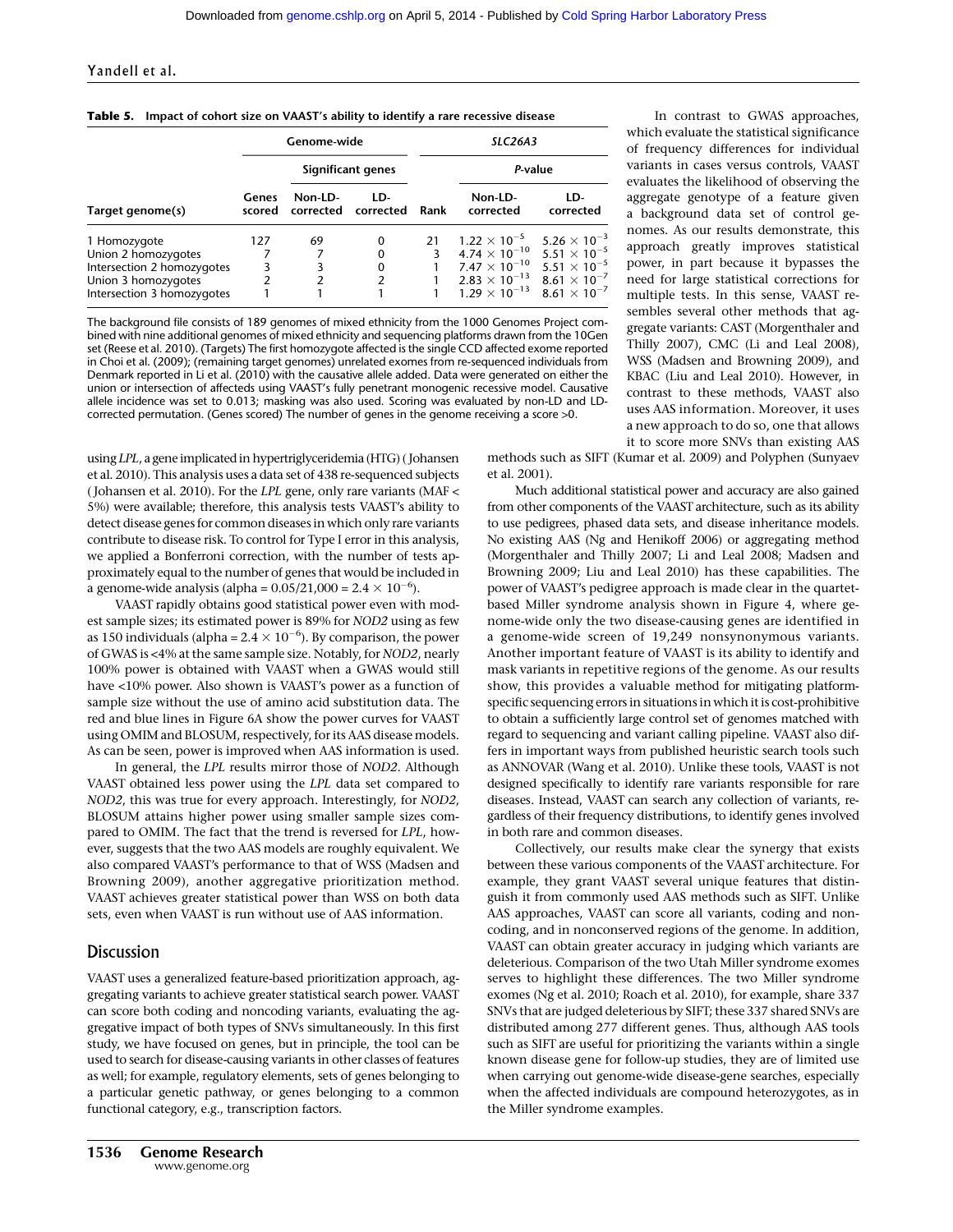## VAAST



In comparison to SIFT, VAAST scores 10% more nonsynonymous SNVs but identifies only nine candidate genes (Table 2), with the two disease-causing genes ranked fourth and fifth. When run in its pedigree mode, only the four disease-causing variants in the two disease genes are judged deleterious by VAAST genome-wide. The original analysis (Roach et al. 2010) of the family of four required 3 mo and identified eight potential disease-causing variants in four genes. An exome analysis required four affected individuals in three families to identify DHODH as the sole candidate for Miller syndrome (Ng et al. 2010). In contrast, using only the data from the family of four, VAAST identified the two disease genes in  $\sim$ 11 min using a 24-CPU compute server, and with perfect accuracy. Even when an additional 36,883 synonymous and noncoding regulatory variants are included in this genome-wide screen, only 23 candidate genes are identified, with DHODH still ranked fourth and DNAH5 ranked first.

Our benchmark analyses using 100 different known diseases and 600 different known disease-causing alleles make it clear that our Miller syndrome and CCD analyses are representative results, and that VAAST is both a very accurate and a very reliable tool. VAAST consistently ranked the disease gene in the top three candidates genome-wide for recessive diseases and in the top nine gene candidates for dominant diseases. Equally important is reliability. VAAST has a much lower variance than either SIFT or ANNOVAR. In the recessive scenario, using three compound heterozygous individuals as a case cohort, for 95% of the VAAST runs, the diseasecausing gene was ranked between second and 10th genome-wide; in comparison, ANNOVAR's ranks varied between 67 and 8762 on the same data sets, and SIFT's varied between 66 and 9107. Thus, VAAST is not only more accurate, it is also a more reliable tool. These same analyses also demonstrate that VAAST remains a reliable tool even when confronted with missing data due to phenomena such as missed variants, locus heterogeneity, and phenocopies in the case cohorts. Even when one-third of the cohort lacked disease-causing alleles at the locus, the average rank was still 61 for dominant diseases and 21 for recessive diseases (Fig. 5B).

VAAST can also be used to search for genes that cause common diseases and to estimate the impact of common alleles on gene function, something tools like ANNOVAR are not able to do. For example, when run over a published collection of 1454

Figure 5. Benchmark analyses using 100 different known disease genes. In each panel the y-axis denotes the average rank of the disease gene among 100 searches for 100 different disease genes. Heights of boxes are proportional to the mean rank, with the number above each box denoting the mean rank of the disease gene among all RefSeq annotated human genes. Error bars encompass the maximum and minimum observed ranks for 95% of the trials. (A) Average ranks for 100 different VAAST searches. (Left half of panel) The results for genome-wide searches for 100 different disease genes assuming dominance using a case cohort of two (blue box), four (red box), and six (green box) unrelated individuals. (Right half of panel) The results for genome-wide searches for 100 different recessive disease genes using a case cohort of 1 (blue box), 2 (red box), and 3 (green box). (B) Impact of missing data on VAAST performance. (Left and right half of panel) Results for dominant and recessive gene searches as in panel A, except in this panel the case cohorts contain differing percentages of individuals with no disease-causing variants in the disease gene. (Blue box) Two-thirds of the individuals lack a disease-causing allele; (red box) one-third lack a disease-causing allele; (green box) all members of the case cohort contain disease-casing alleles. (C ) Comparison of VAAST performance to that of ANNOVAR and SIFT. (Left half of panel) The results for genome-wide searches using VAAST, ANNOVAR, and SIFT to search for 100 different dominant disease genes using a case cohort of six unrelated individuals. (Right half of panel) The results for genome-wide searches using VAAST, ANNOVAR, and SIFT to search for 100 different recessive disease genes using a case cohort of three unrelated individuals.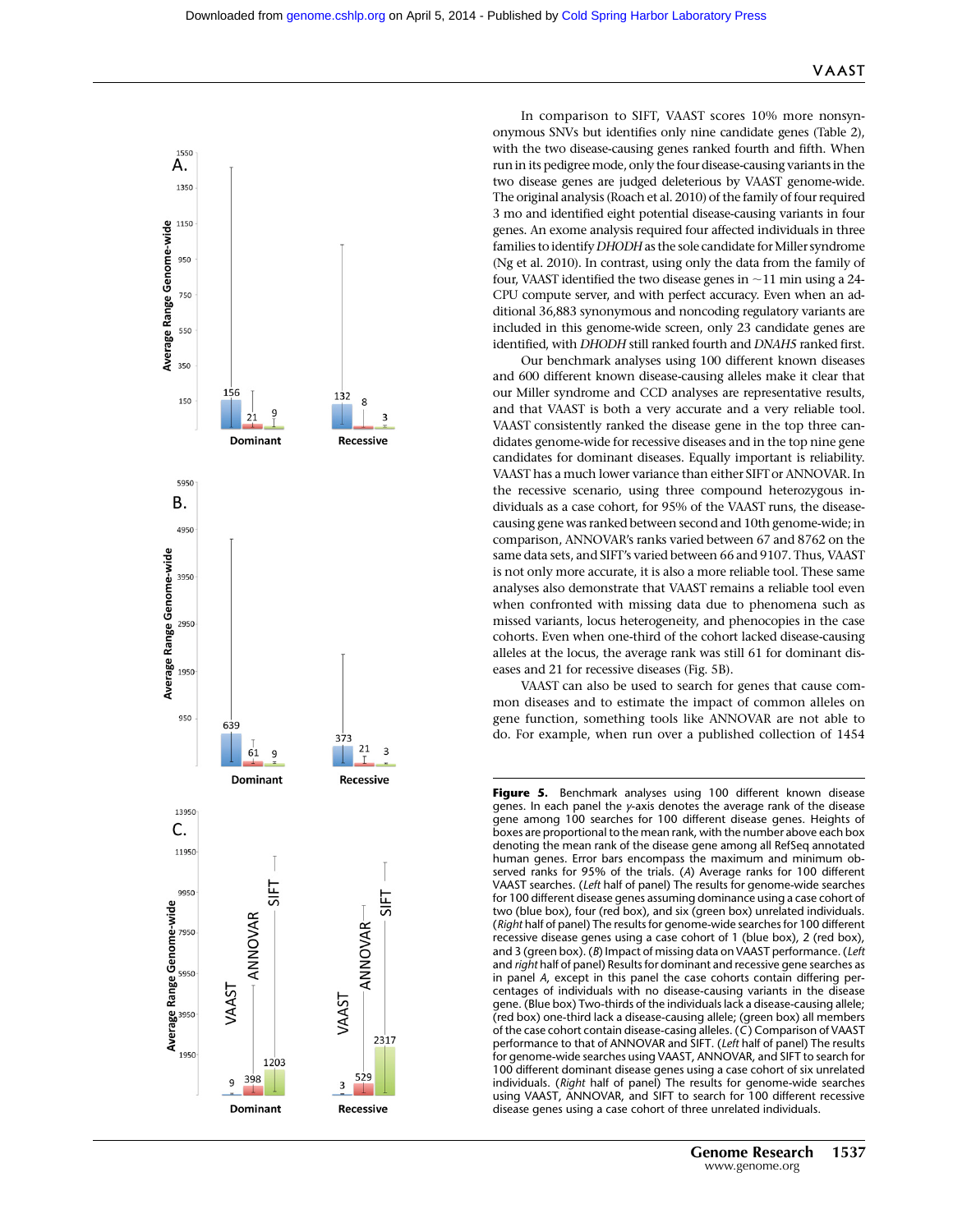

Figure 6. Statistical power as a function of number of target genomes for two common disease genes. (A) NOD2, using a data set containing rare and common nonsynonymous variants. (B) LPL, using a data set containing only rare nonsynonymous variants. For each data point, power is estimated from 500 bootstrapped resamples of the original data sets, with  $\alpha$  = 2.4  $\times$  10<sup>-6</sup> except where specified. y-axis: probability of identifying gene as implicated in disease in a genome-wide search; x-axis: number of cases. The number of controls is equal to the number of cases up to a maximum of 327 for LPL (original data set) and 163 for NOD2 (original data set + 60 Europeans from 1000 Genomes). (VAAST + OMIM) VAAST using AAS data from OMIM as its disease model; (VAAST + BLOSUM) VAAST using BLOSUM62 as its disease model; (VAAST no AAS) VAAST running on allele frequencies alone; (WSS) weighted sum score of Madsen and Browning (2009); (GWAS) single variant GWAS analysis. NOD2 and LPL data sets were taken from Lesage et al. (2002) and Johansen et al. (2010), respectively.

high-confidence disease-causing and predisposing SNVs from OMIM (Yandell et al. 2008), VAAST identifies all but 29 (2%) of these SNVs as damaging. ANNOVAR (Wang et al. 2010), in comparison, excludes 427 (29%) of these SNVs from further analysis because they are present in the 1000 Genomes Project data (The 1000 Genomes Project Consortium 2010), dbSNP130, or in segmentally duplicated regions. These results underscore the advantages of VAAST's probabilistic approach. VAAST can assay the impact of rare variants to identify rare diseases and both common and rare variants to identify the alleles responsible for common diseases, and it operates equally well on data sets (e.g., NOD2) wherein both rare and common variants are contributing to disease. Our common-disease analyses serve to illustrate these points. These results demonstrate that VAAST can achieve close to 100% statistical power on common-disease data sets, where a traditional GWAS test has almost no power. We also demonstrate that VAAST's own feature-based scoring significantly outperforms WSS (Madsen and Browning 2009), which, like all published aggregative scoring methods, does not use AAS information. These analyses also demonstrate another key feature of VAAST: While the controls in the Crohn's disease data set were fully sequenced at NOD2, only a small subset of the cases was sequenced, and the rest were genotyped at sites that were polymorphic in the sample. VAAST does well with this mixed data set. It is likely that VAAST would do even better using a data set of the same size consisting only of sequence data, as such a cohort would likely contain additional rare variants not detectable with chip-based technologies. Consistent with this hypothesis, VAAST also attains high statistical power compared to traditional GWAS methods on the LPL data set, which only contains alleles with a frequency of <5%. This demonstrates that VAAST can also identify common-disease genes even when they contain no common variants that contribute to disease risk.

These results suggest that VAAST will prove useful for re-analyses of existing GWAS and linkage studies. Targeted VAAST analyses combined with region-specific resequencing around GWAS hits will allow smaller Bonferroni corrections (Nicodemus et al. 2005) than the genome-wide analyses presented here, resulting in still greater statistical power, especially in light of VAAST's feature-based approach. The same is true for linkage studies. In addition, because much of the power of VAAST is derived from rare variants and amino acid substitutions, the likelihood of false positives due to linkage disequilibrium with causal variants is low. Thus, it is likely that VAAST will allow identification of disease genes and causative variants in GWAS data sets in which the relationships of hits to actual disease genes and the causative variants are unclear, and for linkage studies, where only broad spans of statistically significant linkage peaks have been detected to date.

VAAST is compatible with current genomic data standards. Given the size and complexity of personal genome data, this is not a trivial hurdle for software applications. VAAST uses GFF3 [\(http://www.](http://www.sequenceontology.org/resources/gff3.html) [sequenceontology.org/resources/gff3.](http://www.sequenceontology.org/resources/gff3.html) [html](http://www.sequenceontology.org/resources/gff3.html)), and GVF (Reese et al. 2010) and VCF ([http://www.1000genomes.org/wiki/](http://www.1000genomes.org/wiki/Analysis/vcf4.0) [Analysis/vcf4.0](http://www.1000genomes.org/wiki/Analysis/vcf4.0)), standardized file formats for genome annotations and personal

genomes data. The size and heterogeneity of the data sets used in our analyses make clear VAAST's ability to mine hundreds of genomes and their annotations at a time. We also point out that VAAST has a modular software architecture that makes it easy to add additional scoring methods. Indeed, we have already done so for WSS (Madsen and Browning 2009). This is an important point, as aggregative scoring methods are a rapidly developing area of personal genomics (Morgenthaler and Thilly 2007; Li and Leal 2008; Madsen and Browning 2009; Liu and Leal 2010). VAAST thus provides an easy means to incorporate and compare new scoring methods, lending them its many other functionalities.

Although there exist other tools with some of its features, to our knowledge, VAAST is the first generalized, probabilistic ab initio tool for identifying both rare and common disease-causing variants using personal exomes and genomes. VAAST is a practical, portable, self-contained piece of software that substantially improves on existing methods with regard to statistical power, flexibility, and scope of use. It is resistant to no calls, automated, and fast; works across all variant frequencies; and deals with platform-specific noise.

## Methods

## Inputs and outputs

The VAAST search procedure is shown in Figure 7. VAAST operates using two input files: a background and a target file. The background and target files contain the variants observed in control and case genomes, respectively. Importantly, the same background file can be used again and again, obviating the need—and expense—of producing a new set of control data for each analysis. Background files prepared from whole-genome data can be used for whole-genome analyses, exome analyses and for individual gene analyses. These files can be in either VCF ([http://www.1000genomes.org/wiki/](http://www.1000genomes.org/wiki/Analysis/vcf4.0) [Analysis/vcf4.0](http://www.1000genomes.org/wiki/Analysis/vcf4.0)) or GVF (Reese et al. 2010) format. VAAST also comes with a series of premade and annotated background condenser files for the 1000 genomes data (The 1000 Genomes Project Consortium 2010) and the 10Gen data set (Reese et al. 2010). Also needed is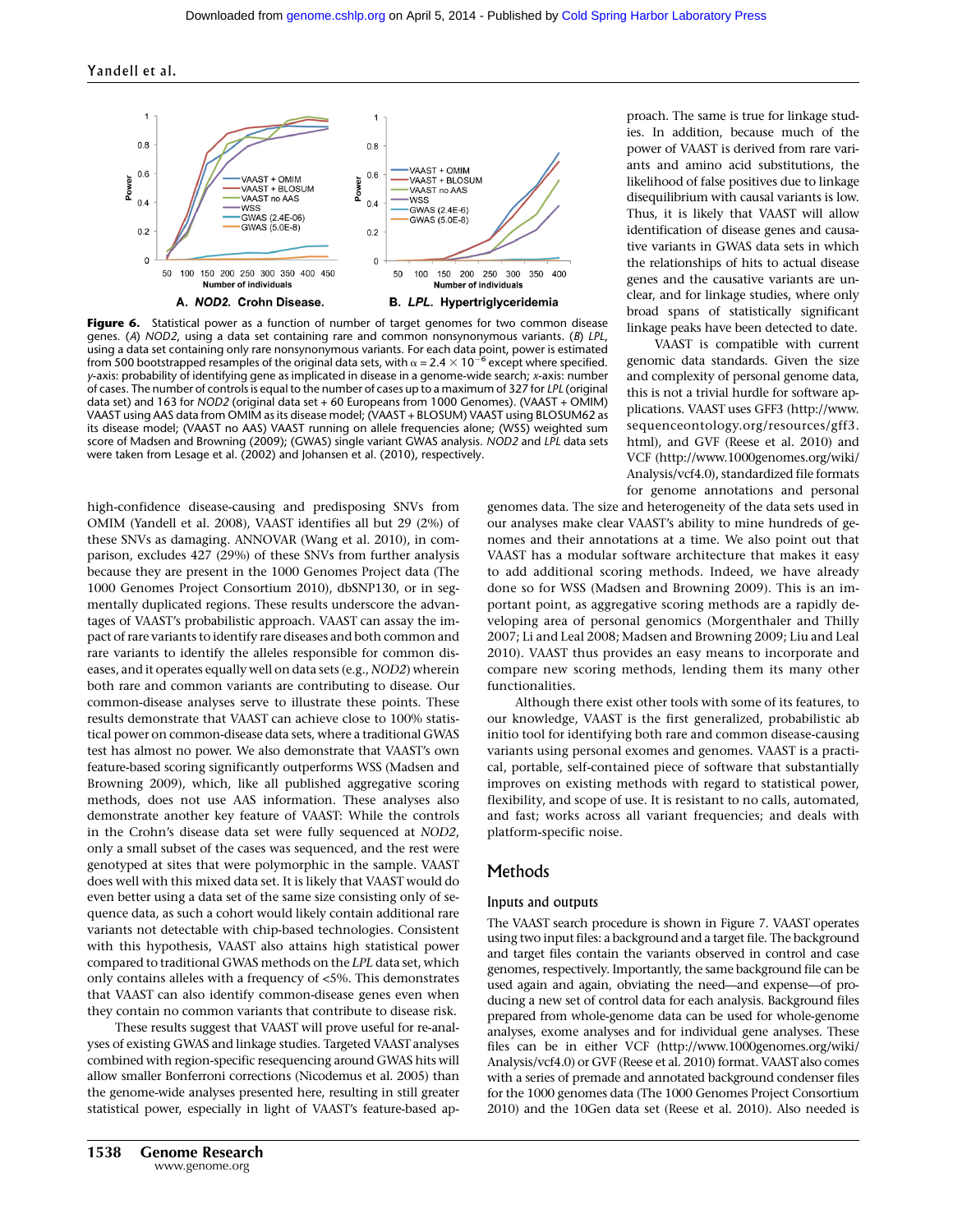

Figure 7. VAAST search procedure. One or more variant files (in VCF or GVF format) are first annotated using the VAAST annotation tool and a GFF3 file of genome annotations. Multiple target and background variant files are then combined by the VAAST annotation tool into a single condenser file; these two files, one for the background and one for the target genomes, together with a GFF3 file containing the genomic features to be searched are then passed to VAAST. VAAST outputs a simple text file, which can also be viewed in the VAAST viewer.

a third file in GFF3 [\(http://www.sequenceontology.org/resources/](http://www.sequenceontology.org/resources/gff3.html) [gff3.html](http://www.sequenceontology.org/resources/gff3.html)) containing genome features to be searched.

#### Basic CLR method

The composite likelihood ratio (CLR) test is designed to evaluate whether a gene or other genomic feature contributes to disease risk. We first calculate the likelihood of the null and alternative models assuming independence between nucleotide sites and then evaluate the significance of the likelihood ratio by permutation to control for LD. The basic method is a nested CLR test that depends only on differences in allele frequencies between affected and unaffected individuals. In a manner similar to the CMC method (Li and Leal 2008), we collapse sites with rare minor alleles into one or more categories, but we count the total number of minor allele copies among all affected and unaffected individuals rather than just the presence or absence of minor alleles within an individual. For our analyses, we set the collapsing threshold at fewer than five copies of the minor allele among all affected individuals, but this parameter is adjustable. Let  $k$  equal the number of uncollapsed variant sites among  $n_i^U$  unaffected and  $n_i^A$  affected individuals, with  $n_i$  equal to  $n_i^U + n_i^A$ . Let  $l_{k+1} \ldots l_{k+m}$  equal the number of collapsed variant sites within  $m$  collapsing categories labeled  $k + 1$ to  $m$ , and let  $l_1 \dots l_k$  equal 1. Let  $X_i$ ,  $X_i^U$ , and  $X_i^A$  equal the number of copies of the minor allele(s) at variant site  $i$  or collapsing category i among all individuals, unaffected individuals, and affected individuals, respectively. Then the log-likelihood ratio is equal to:

$$
\lambda = \ln\left(\frac{L_{Null}}{L_{Alt}}\right)
$$
\n
$$
= \sum_{i=1}^{k+m} \ln\left[\frac{(\hat{p}_i)^{X_i} (1-\hat{p}_i)^{2l_i n_i - X_i}}{\left(\hat{p}_i^U\right)^{X_i^U} \left(1-\hat{p}_i^U\right)^{2l_i n_i^U - X_i^U} \left(\hat{p}_i^A\right)^{X_i^A} \left(1-\hat{p}_i^A\right)^{2l_i n_i^A - X_i^A}}\right],
$$
\n(1)

where  $p_i$ ,  ${p_i}^U$ , and  $p_i^A$  equal the maximum-likelihood estimates for the frequency of minor allele(s) at variant site  $i$  or collapsing category i among all individuals, unaffected individuals, and affected individuals, respectively. When no constraints are placed on the frequency of disease-causing variants, the maximumlikelihood estimates are equal to the observed frequencies of the minor allele(s). Assuming that variant sites are unlinked,  $-2\lambda$ approximately follows a  $\chi^2$  distribution with  $k + m$  degrees of freedom. We report the non-LD-corrected  $\chi^2$  P-value as the VAAST score to provide a statistic for rapid prioritization of disease-gene candidates. To evaluate the statistical significance of a genomic feature, we perform a randomization test by permuting the affected/unaffected status of each individual (or each individual chromosome, when phased data are available). Because the degrees of freedom can vary between iterations of the permutation test, we use the  $\chi^2$  P-value as the test statistic for the randomization test.

#### Extensions to the basic CLR method

In the basic CLR method, the null model is fully nested within the alternative model. Extensions to this method result in models that are no longer nested. Because the  $\chi^2$  approximation is only appropriate for likelihood ratio tests of nested models, we apply Vuong's closeness test in extended CLR tests using the Akaike Information Criterion correction factor. Thus, the test statistic used in the permutation tests for these methods is  $-2\lambda - 2(k + m)$ . To efficiently calculate the non-LD-corrected P-value for non-nested models, we use an importance sampling technique in a randomization test that assumes independence between sites by permuting the affected/unaffected status of each allele at each site. To evaluate the LD-corrected statistical significance of genomic features for these models, we permute the affected/unaffected status of each individual (or each individual chromosome).

For rare diseases, we constrain the allele frequency of putative disease-causing alleles in the population background such that  $p_i^U$ cannot exceed a specified threshold, t, based on available information about the penetrance, inheritance mode, and prevalence of the disease. With this constraint, the maximum-likelihood estimate for  $p_i^U$  is equal to the minimum of t and  $X_i/l_i n_i$ .

The framework can incorporate various categories of indels, splice-site variants, synonymous variants, and noncoding variants. Methods incorporating amino acid severity and constraints on allele frequency can result in situations in which the alternative model is less likely than the null model for a given variant. In these situations, we exclude the variant from the likelihood calculation, accounting for the bias introduced from this exclusion in the permutation test. For variants sufficiently rare to meet the collapsing criteria, we exclude the variant from the collapsing category if the alternative model is less likely than the null model prior to variant collapse.

#### Severity of amino acid changes

To incorporate information about the potential severity of amino acid changes, we include one additional parameter in the null and alternative models for each variant site or collapsing category. The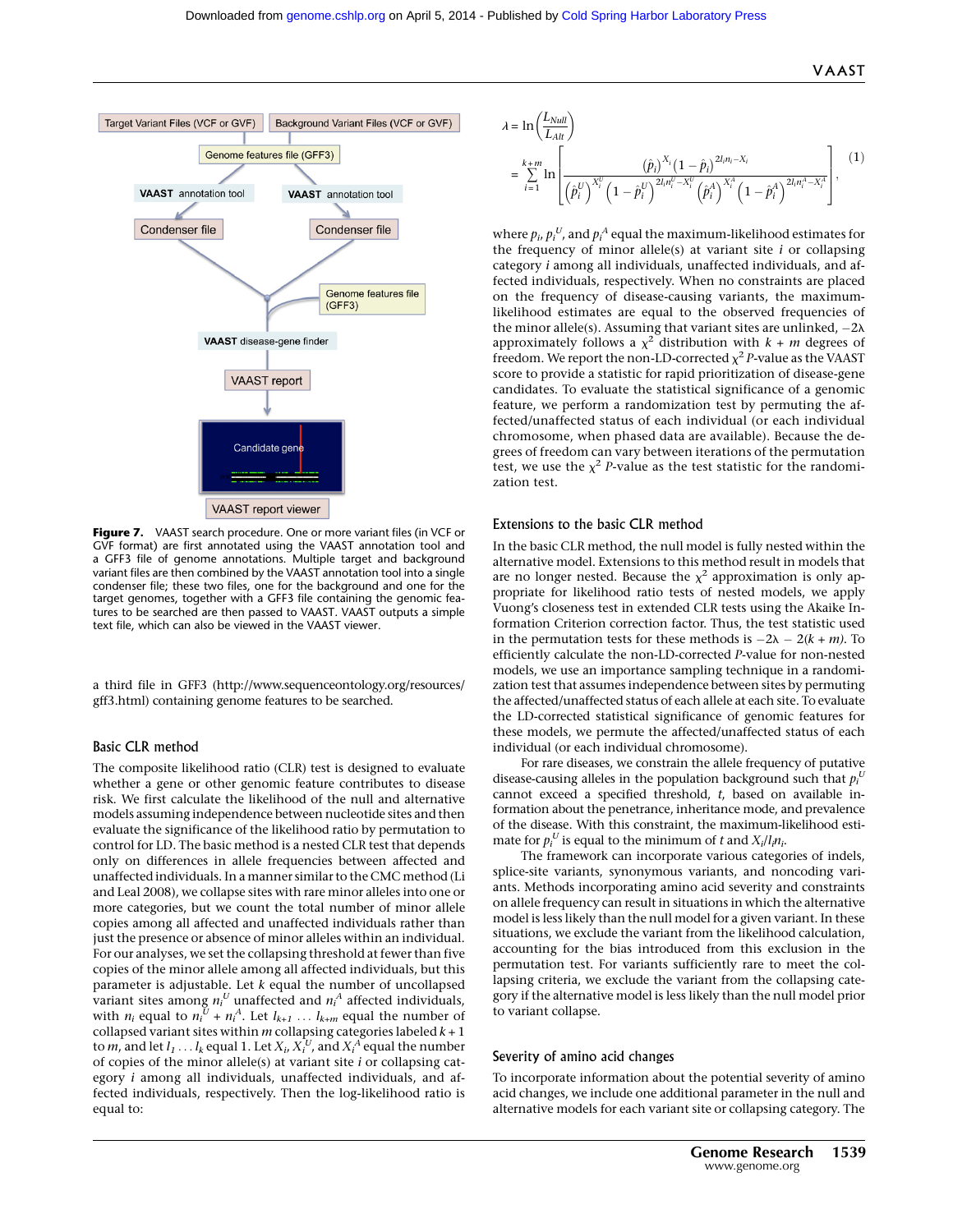parameter  $h_i$  in the null model is the likelihood that the amino acid change does not contribute to disease risk. We estimate  $h_i$  by setting it equal to the proportion of this type of amino acid change in the population background. The parameter  $a_i$  in the alternative model is the likelihood that the amino acid change contributes to disease risk. We estimate  $a_i$  by setting it equal to the proportion of this type of amino acid change among all disease-causing mutations in OMIM (Yandell et al. 2008). Incorporating information about amino acid severity,  $\lambda$  is equal to:

$$
\lambda = \ln\left(\frac{L_{Null}}{L_{Alt}}\right)
$$
\n
$$
= \sum_{i=1}^{k+m} \ln\left[\frac{h_i(\hat{p}_i)^{X_i}(1-\hat{p}_i)^{2l_in_i-X_i}}{a_i(\hat{p}_i^U)^{X_i^U}\left(1-\hat{p}_i^U\right)^{2l_in_i^U-X_i^U}\left(\hat{p}_i^A\right)^{X_i^A}\left(1-\hat{p}_i^A\right)^{2l_in_i^A-X_i^A}}\right].
$$
\n(2)

To include the severity of amino acid changes for collapsed rare variants, we create m collapsing categories that are divided according to the severity of potential amino acid changes. To create the collapsing categories, we first rank all possible amino acid changes according to their severity. We then assign an equal number of potential changes to each category, with the first category receiving the least severe changes and each subsequent category receiving progressively more severe changes. Each rare variant is then included in the category with its corresponding amino acid change (Tavtigian 2009). For each collapsing category *i*, we set the parameters  $h_i$  and  $a_i$  equal to their average values among all variants present in the category. We first calculate the likelihood of the null and alternative models assuming independence between nucleotide sites and then evaluate the significance of the likelihood ratio by permutation to control for LD.

## Scoring noncoding variants

The VAAST CLR framework can also score noncoding variants and synonymous variants within coding regions. Because ascertainment bias in OMIM can cause a bias against such variants, we took an evolutionary approach to estimate the relative impacts of noncoding and synonymous variants using the vertebrate-to-human genome multiple alignments downloaded from the UCSC Genome Browser [\(http://hgdownload.cse.ucsc.edu/goldenPath/](http://hgdownload.cse.ucsc.edu/goldenPath/hg18/multiz44way/maf/) [hg18/multiz44way/maf/](http://hgdownload.cse.ucsc.edu/goldenPath/hg18/multiz44way/maf/)). For each codon in the human genome, we calculated the frequency in which it aligns to other codons in primate genomes (wherever an open reading frame [ORF] in the corresponding genomes is available). Then for every codon alignment pair involving one or fewer nucleotide changes, we calculated its Normalized Mutational Proportion (NMP), which is defined as the proportion of occurrences of each such codon pair among all codon pairs with the identical human codon and with one or fewer nucleotide changes. For example, suppose the human codon GCC aligned to codons in primate genomes with the following frequencies:  $GCC \rightarrow ACC$ : 1000 times;  $GCC \rightarrow GCT$ : 200 times;  $GCC \rightarrow GCG: 250$  times;  $GCC \rightarrow GGG: 50$  times. The NMP value of  $GCC \rightarrow GCT$  would be 0.134 [i.e.,  $200/(1000 + 200 + 250)$ ]. For every codon pair that involves a nonsynonymous change, we then calculated its severity parameter from the OMIM database and 180 healthy genomes from the 1000 Genomes Project  $(a_i/h_i)$  in Eq. 2). Linear regression analysis indicates that  $log(a_i/h_i)$  is significantly correlated with log(NMP)  $(R^2 = 0.23, p < 0.001)$ . This model allows us to estimate the severity parameter of synonymous variants (again by linear regression), which by this approach is 0.01 (100 times less severe than a typical nonsynonymous variant). We used a similar approach to derive an equivalent value for SNVs in noncoding regions. To do so, we again used the primate alignments from UCSC, but here we restricted our analysis to primate clustered DNase hypersensitive sites and transcription factor binding regions as defined by ENCODE regulation tracks, calculating NMP for every conserved trinucleotide. The resulting severity parameter for these regions of the genome is 0.03.

## Inheritance and penetrance patterns

VAAST includes several options to aid in the identification of disease-causing genes matching specific inheritance and penetrance patterns. These models enforce a particular disease model within a single gene or other genomic feature. Because the disease models introduce interdependence between sites, VAAST does not provide a site-based non-LD-corrected P-value for these models.

For recessive diseases, VAAST includes three models: recessive, recessive with complete penetrance, and recessive with no locus heterogeneity. In the basic recessive model, the likelihood calculation is constrained such that no more than two minor alleles in each feature of each affected individual will be scored. The two alleles that receive a score are the alleles that maximize the likelihood of the alternative model. The complete penetrance model assumes that all of the individuals in the control data set are unaffected. As the genotypes of each affected individual are evaluated within a genomic feature, if any individual in the control data set has a genotype exactly matching an affected individual, the affected individual will be excluded from the likelihood calculation for that genomic feature. This process will frequently remove all affected individuals from the calculation, resulting in a genomic feature that receives no score. In the recessive with no locus heterogeneity model, genomic features are only scored if all affected individuals possess two or more minor alleles at sites where the alternative (disease) model is more likely than the null (healthy) model. The two alleles can be present at different nucleotide sites in each affected individual (i.e., allelic heterogeneity is permitted), but locus heterogeneity is excluded. The models can be combined, for example, in the case of a completely penetrant disease with no locus heterogeneity.

The three dominant disease models parallel the recessive models: dominant, dominant with complete penetrance, and dominant with no locus heterogeneity. For the basic dominant model, only one minor allele in each feature of each affected individual will be scored (the allele that maximizes the likelihood of the alternative model). For the complete penetrance dominant model, alleles will only be scored if they are absent among all individuals in the control data set. For the dominant with no locus heterogeneity model, genomic features are only scored if all affected individuals posses at least one minor allele at variant sites where the alternative model is more likely than the null model.

#### Protective alleles

For non-nested models, the default behavior is to only score variants in which the minor allele is at higher frequency in cases than in controls, under the assumption that the disease-causing alleles are relatively rare. This assumption is problematic if protective alleles are also contributing to the difference between cases and controls. By enabling the ''protective'' option, VAAST will also score variants in which the minor allele frequency is higher in controls than in cases. This option also adds one additional collapsing category for rare protective alleles. Because we have no available AAS model for protective alleles, we set  $h_i$  and  $a_i$  equal to 1 for these variants.

## Variant masking

The variant-masking option allows the user to exclude a list of nucleotide sites from the likelihood calculations based on information obtained prior to the genome analysis. The masking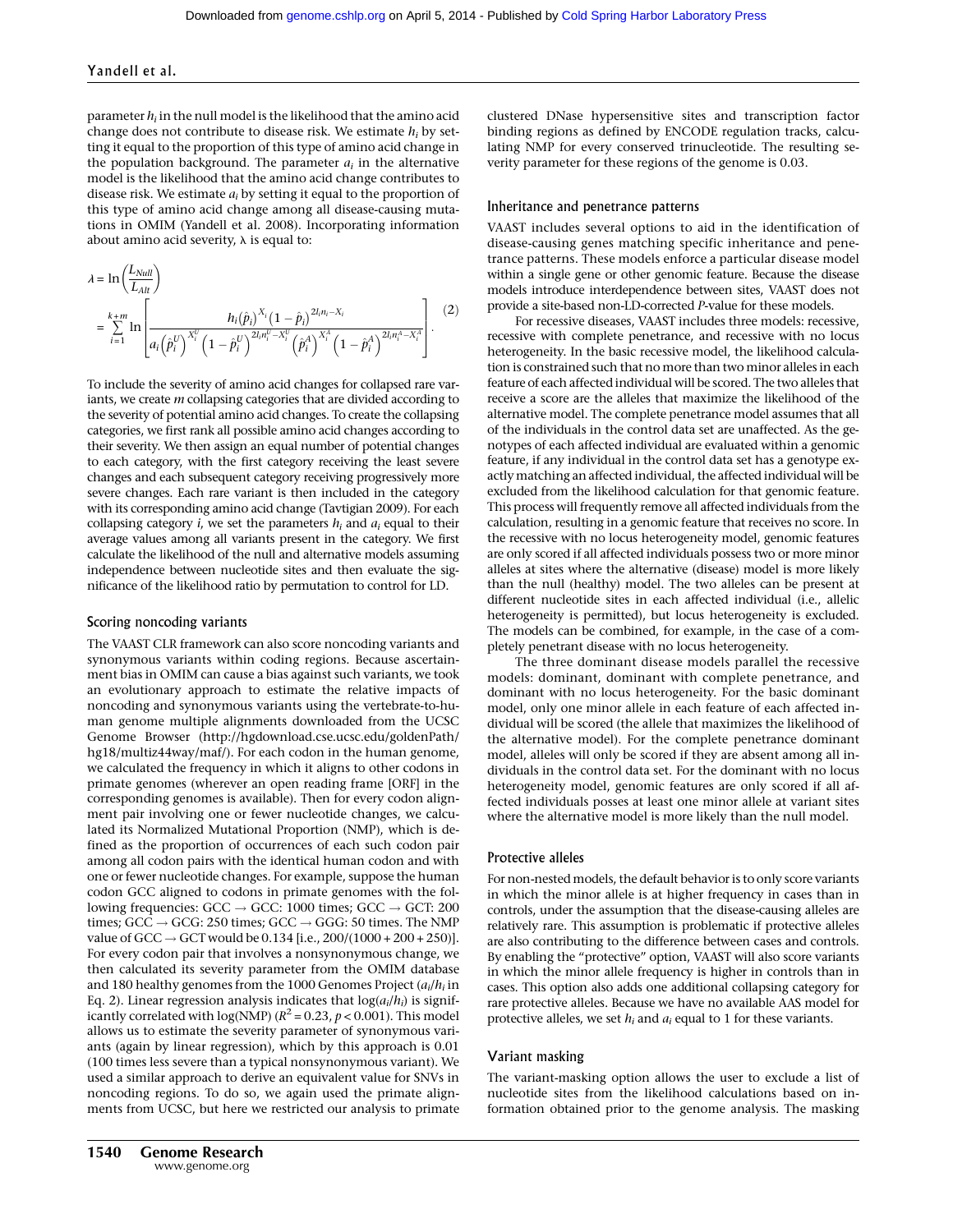files used in these analyses exclude sites where short reads would map to more than one position in the reference genome. This procedure mitigates the effects introduced by cross-platform biases by excluding sites that are likely to produce spurious variant calls due to improper alignment of short reads to the reference sequence. The three masking schemes we used were (1) 60-bp singleend reads, (2) 35-bp single-end reads, and (3) 35-bp paired-end reads separated by 400 bp. These three masking files are included with the VAAST distribution, although VAAST can mask any userspecified list of sites. Because variant masking depends only on information provided prior to the genome analysis, it is compatible with both nested and non-nested models CLR models.

## Trio option

By providing the genomes of the parents of one or more affected individuals, VAAST can identify and exclude Mendelian inheritance errors for variants that are present in the affected individual but absent in both parents. Although this procedure will exclude both de novo mutations and sequencing errors, for genomes with an error rate of  $\sim$ 1 in 100,000,  $\sim$ 99.9% of all Mendelian inheritance errors are genotyping errors (Roach et al. 2010). This option is compatible with both nested and non-nested models.

## Minor reference alleles

Most publicly available human genome and exome sequences do not distinguish between no calls and reference alleles at any particular nucleotide site. For this reason, VAAST excludes reference alleles with frequencies of <50% from the likelihood calculation by default. This exclusion can be overridden with a command-line parameter.

VAAST options, including command lines used to generate each table and figure, are provided in the Supplemental Material.

#### Benchmark analyses

We assayed the ability of VAAST, SIFT, and ANNOVAR to identify mutated genes and their disease-causing variants in genome-wide searches. To do so, we randomly selected a set of 100 genes, each having at least six SNVs that are annotated as deleterious by OMIM. For each run, the OMIM variants from one of the 100 genes were inserted into the genomes of healthy individuals sampled from the Complete Genomics Diversity Panel [\(http://www.](http://www.completegenomics.com/sequence-data/download-data/) [completegenomics.com/sequence-data/download-data/](http://www.completegenomics.com/sequence-data/download-data/)). For the partial representation panel (Fig. 5B), we inserted the OMIM variants into only a partial set of the case genomes. For example, in the panel of 66% partial representation and dominant model, we inserted four OMIM variants into four of the six case genomes for each gene, so that 66% of the case genomes have deleterious variants; for 66% representation under the recessive model, we inserted four OMIM variants into two of the three case genomes.

We ran VAAST using 443 background genomes (including 180 genomes from the 1000 Genomes Project pilot phase, 63 Complete Genomics Diversity panel genomes, nine published genomes, and 191 Danish exomes) and with the inheritance model option (-iht). We ran SIFT using its web service [\(http://sift.jcvi.org/www/](http://sift.jcvi.org/www/SIFT_chr_coords_submit.html) [SIFT\\_chr\\_coords\\_submit.html,](http://sift.jcvi.org/www/SIFT_chr_coords_submit.html) as of 5/3/2011). For ANNOVAR, we used version: 2011-02-11 00:07:48 with the 1000 Genomes Project 2010 July release as the variant database. We used its automatic annotation pipeline (auto\_annovar.pl) and default parameters for annotation, setting its -maf option to the upper 99% confidence interval of the expected minor allele frequency (MAF), such that the combined MAF for inserted alleles did not exceed 5%. The dbSNP database was not used in this analysis because ANNOVAR's dbSNP130 database does not provide MAF information, and a portion of the disease-causing OMIM alleles are collected by dbSNP130. We found that setting -maf and excluding dbSNP130 for this analysis greatly improved the accuracy of ANNOVAR in comparison to its default parameters (data not shown); thus we used these more favorable parameters for our comparisons.

To compare the performance of the three algorithms with a sample size of six under a dominant model, for each of the 100 genes, we inserted the six different OMIM variants located in this gene into six different healthy genomes, making all of them heterozygous for a different disease-causing SNV at that locus. Under the recessive model, with a sample size of two, for example, we inserted four different OMIM variants located in each gene into two healthy genomes, so that each case genome carries two different OMIM variants in this gene, i.e., the individuals are compound heterozygotes.

## **Scalability**

VAAST computes scale linearly with the number of features (genes) being evaluated and the number of variants in the targets. The maximum number of permutations needed is bounded by  $O(n^k)$ , where  $n$  equals the number of background and target genomes, and k equals the number of target genomes. VAAST is a multithreaded, parallelized application designed to scale to cohorts of thousands of genomes.

## Data access

VAAST is available for download at<http://www.yandell-lab.org> with an academic user license.

## Acknowledgments

This work was supported by NIH SBIR grant 1R4HG003667 to M.G.R. and M.Y., NIH ARRA GO grant 1RC2HG005619 to M.Y. and M.G.R., NIH GM59290 to L.B.J., and NIH K99HG005846 to J.X., all administered by the National Human Genome Research Institute (NHGRI). C.H. was supported by 1RC2HG005619, the University of Luxembourg–Institute for Systems Biology Program, and NIH 1T32HL105321-01. An allocation of computer time from the Center for High Performance Computing at the University of Utah is gratefully acknowledged.

Authors' contributions: M.Y. and M.G.R. conceived of the project. M.Y. oversaw and coordinated the research. M.Y. designed the software architecture. M.Y., H.H., C.H., and B.M. wrote the software package. C.H., H.H., and M.Y. contributed to the statistical method development. M.S., H.H., C.H., and J.X. performed experiments. M.Y., C.H., L.B.J., and M.G.R. wrote the paper.

## References

The 1000 Genomes Project Consortium. 2010. A map of human genome variation from population-scale sequencing. Nature 467: 1061–1073.

- Altschul SF, Gish W, Miller W, Myers EW, Lipman DJ. 1990. Basic local alignment search tool. *J Mol Biol* 215: 403-410.
- Altshuler D, Daly MJ, Lander ES. 2008. Genetic mapping in human disease. Science 322: 881–888.
- Burge C, Karlin S. 1997. Prediction of complete gene structures in human genomic DNA. J Mol Biol 268: 78–94.
- Choi M, Scholl UI, Ji W, Liu T, Tikhonova IR, Zumbo P, Nayir A, Bakkaloğlu A, Özen S, Sanjad S, et al. 2009. Genetic diagnosis by whole exome capture and massively parallel DNA sequencing. Proc Natl Acad Sci 106: 19096–19101.
- Henikoff S, Henikoff J. 1992. Amino acid substitution matrices from protein blocks. Proc Natl Acad Sci 89: 10915–10919.
- Hindorff LA, Sethupathy P, Junkins HA, Ramos EM, Mehta JP, Collins FS, Manolio TA. 2009. Potential etiologic and functional implications of